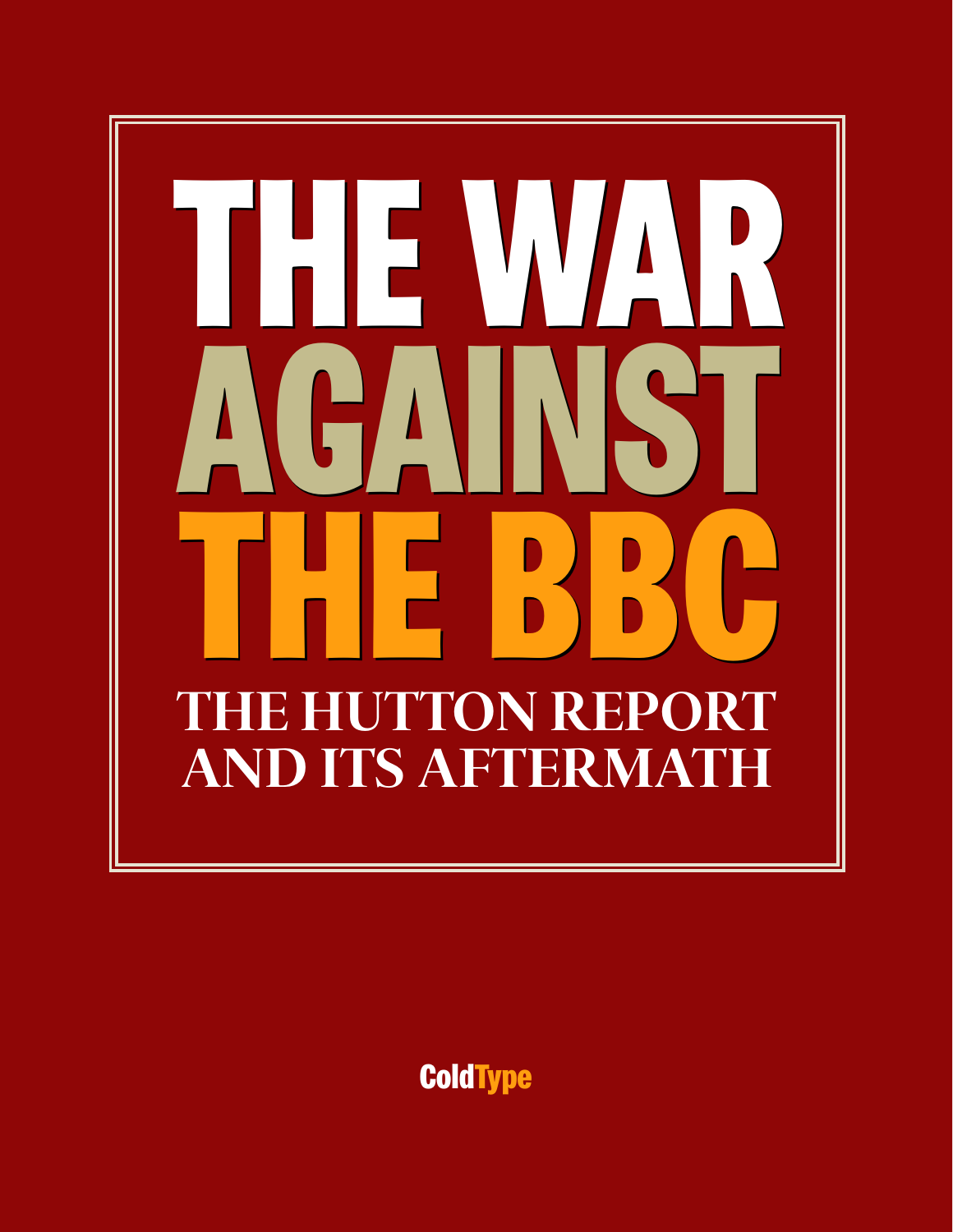# sundayherald

# THE WAR AGAINST THE BBC

**By TORCUIL CRICHTON, NEIL MACKAY, DOUGLAS FRASER**, **JAMES CUSICK & IAIN MACWHIRTER**

This special report was first published in the Sunday Herald, Glasgow, Scotland, February 1, 2004 **http://www.sundayherald.com**

(Special thanks to Andrew Jaspan, Editor)



WRITING WORTH READING FROM AROUND THE WORLD www.coldtype.net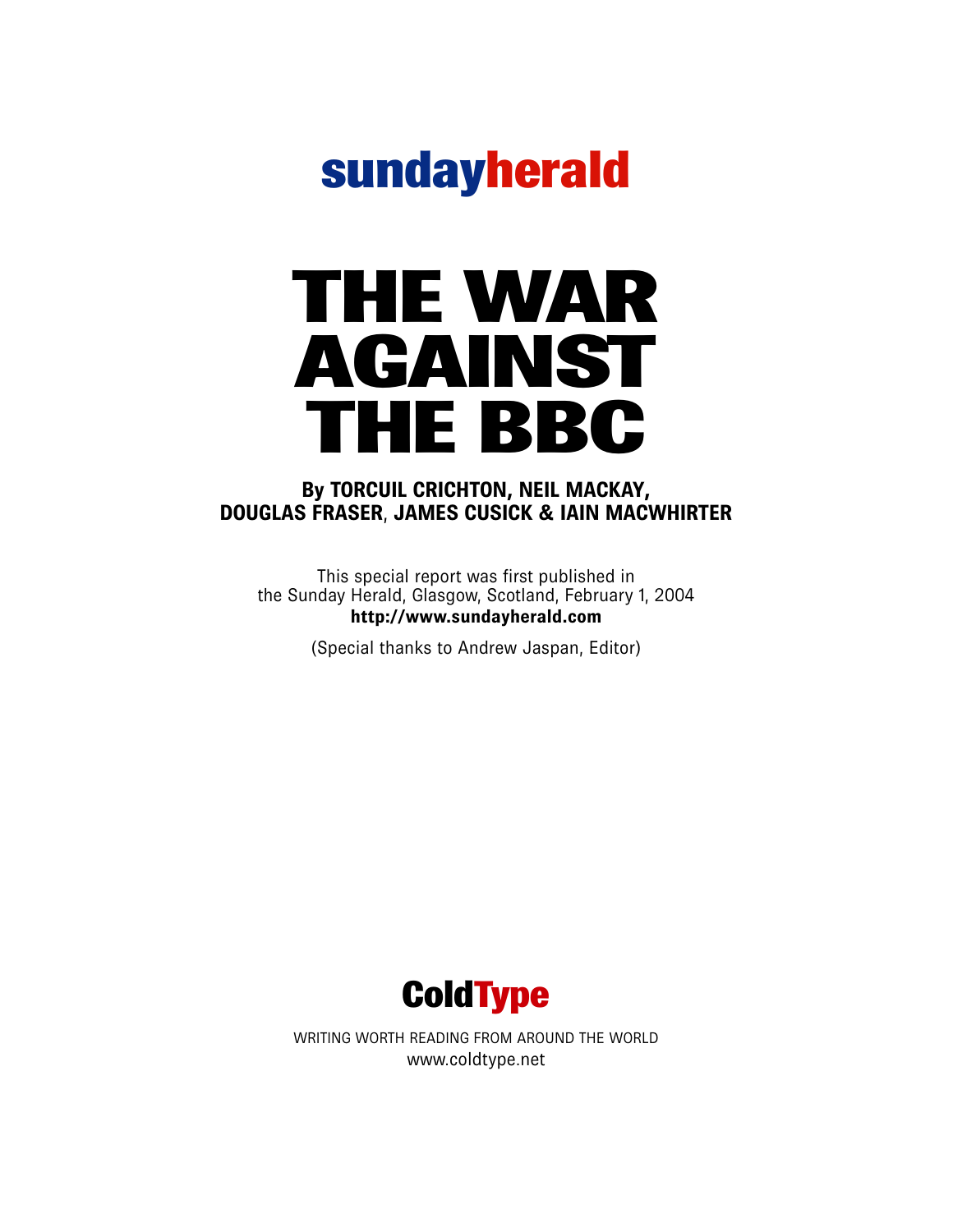#### INTRODUCTION

## How Prime Minister Blair put Houdini to shame

I WAS the week British Prime Minister Tony I<br>death in the face and escaped in a manner wh<br>Houdini to shame; the week that the BBC lost<br>the government and looked in danger of implod<br>at last, senior American officials admitt T WAS the week British Prime Minister Tony Blair looked political death in the face and escaped in a manner which would have put Houdini to shame; the week that the BBC lost its bitter battle with the government and looked in danger of imploding; the week when, at last, senior American officials admitted that reports of Iraq's

At the root of the war between the government and the BBC was this: Blair insisted that he had irrefutable evidence from intelligence sources that Iraq possessed weapons of mass destruction and could deploy them within 45 minutes to endanger British interests. The BBC, instead of simply reporting that assertion in the manner of a Pathe Newsreel, allowed Andrew Gilligan to seek the views of the foremost expert on Iraq's WMD programme, Dr David Kelly. Kelly suggested to the BBC Today journalist that the intelligence dossier had been exaggerated (not fabricated) to improve its chances of selling the war.

With that challenge, No 10 Downing St went "ape". The prime minister's adviser, Alastair Campbell, who has built his reputation on being able to control the political agenda, had already bombarded the BBC with serial complaints over its coverage of the conflict in Iraq, each one demanding immediate apologies. The BBC stood its ground, stood by its reporter, and defended the BBC's journalism. That added fuel to the fire and the government responded by alleging the BBC's response showed it was monopolistic, self-serving, arrogant and economical with the truth.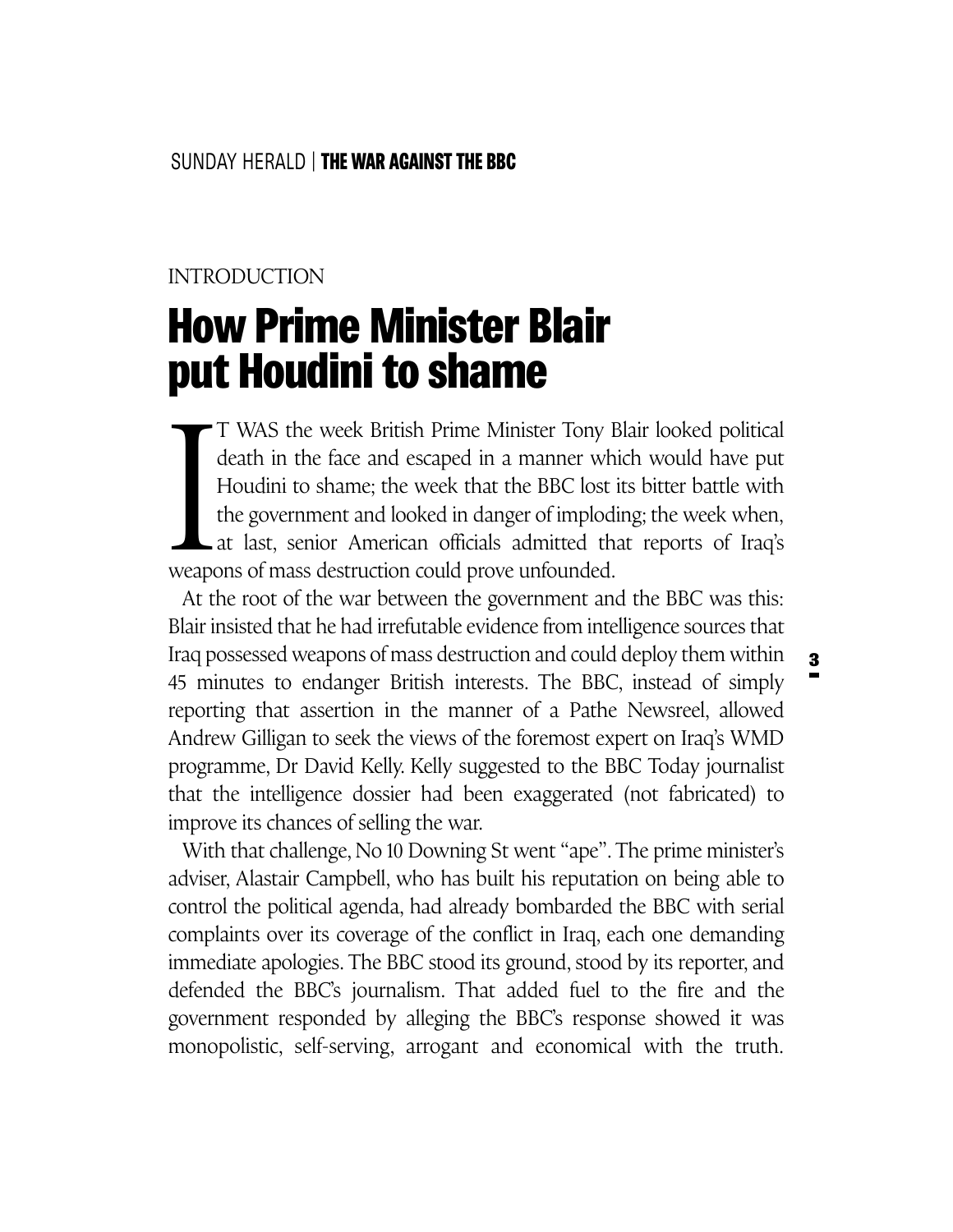#### SUNDAY HERALD | THE WAR AGAINST THE BBC SUNDAY HERALD | THE WAR AGAINST THE BBC

Campbell's threats were code for: we will get you. The government may have thought it had its revenge when Hutton directed all his criticism at the BBC, for allowing what he described as unfounded allegations to be broadcast and for failing to properly check their veracity when challenged.

The subsequent resignations of Gavyn Davies, the chairman of the board of governors, Greg Dyke, the director general, and Gilligan himself were icing on the cake.

But Lord Hutton's report on the suicide of Dr David Kelly and the events which led to it had such a narrow remit that his findings were bound to be circumscribed.Put another way,Blair carefully chose the referee and got the result he wanted.

Blair's victory comes at a high price. A YouGov poll published on Friday showed that twice as many people now trust the BBC compared to Tony Blair (67% v 31%). So in the end, whatever Hutton may have found, the people's verdict is in.

The Hutton inquiry may have sidestepped the two questions the world wants answered – where is the evidence of Iraq's WMD arsenal and if there is none why did we go to war? – but it now looks certain that the truth will come out.

In the coming week the prime minister and the head of MI6 will appear before new parliamentary inquiries investigating the case for going to war. This time the questions Blair faces will be of a different nature because everyone now knows there are no WMDs, that there never was a "45 minute threat". Will Houdini do it again? Or will he finally admit that the case for war was "sexed up" or, to use Lord Hutton's parlance, unfounded?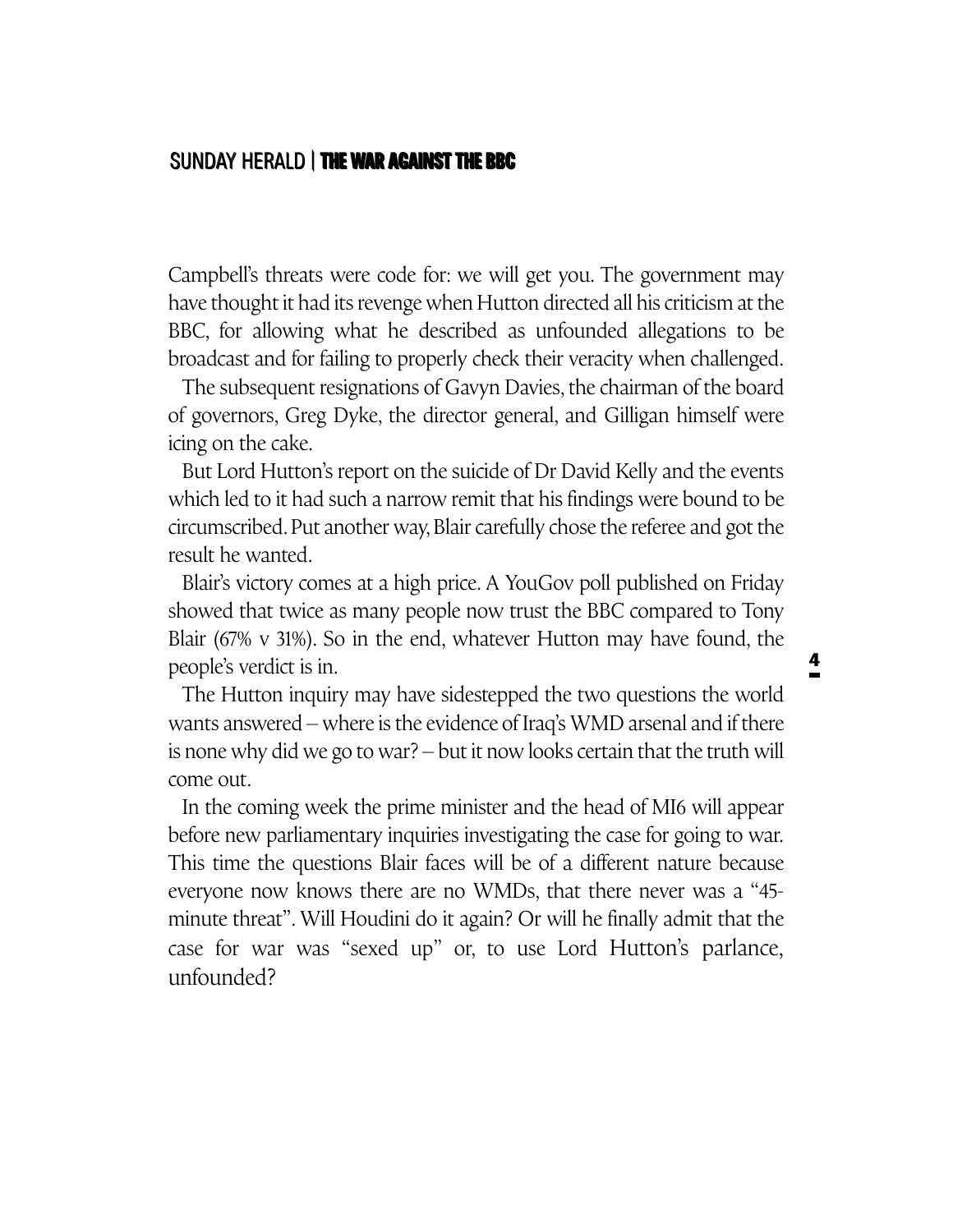### PART ONE The destruction of the BBC

The long-awaited Hutton report and Alastair Campbell's victory may have brought the BBC to its knees, but gloating may be premature. Support for the broadcaster is growing and the government is losing the war for the public's trust, reports **Torcuil Crichton**

WHEN we received the letter from Campbell complaining about a report by Andrew Gilligan broadcast by the Radio 4 Today programme, the big mistake was to defend our reporting in the general sense rather than replying to the by Andrew Gilligan broadcast by the Radio 4 Today programme, the big mistake was to defend our reporting in the general sense rather than replying to the specific complaints," says the BBC executive with the benefit of broadcast quality hindsight. "As mistakes go, Gilligan's broadcast was flawed journalism but hardly a hanging offence."  $\alpha$ 

As the careers of the chairman Gavyn Davies, the director-general Greg Dyke and the journalist Andrew Gilligan sank following Lord Hutton's indictment of the BBC last week, these executives were left to rue their errors.

None of them could have foreseen that Campbell's angry missive would have left the BBC engulfed in the biggest crisis in its 82-year history. It now faces the possibility of a future cowed by a government that some have said went to war against it to distract from the fallout from the real life-and-death conflict in Iraq.

Campbell's attack was misinterpreted as the latest in a long line of complaints from Tony Blair's spin master; Alastair Campbell sounding off yet again at the BBC's refusal to toe the government line on the war against Iraq and its insistence to challenge the whole premise of the conflict.

"You have to understand, we just could not cope with the barrage of complaints from Campbell," a BBC insider told the *Sunday Herald*. "Long letters detailing alleged mistakes and misrepresentations and demanding that we answer every specific point we raised. We felt under undue pressure as an organisation. We felt it was a case of daily harassment."

Andrew Gilligan's fateful report is now the stuff of legend. During an unscripted section of a programme broadcast at 6.07am on May 29 he asserted that the British government had inserted the claim that Iraq could launch weapons of mass destruction at British interests within 45 minutes, knowing that it was false.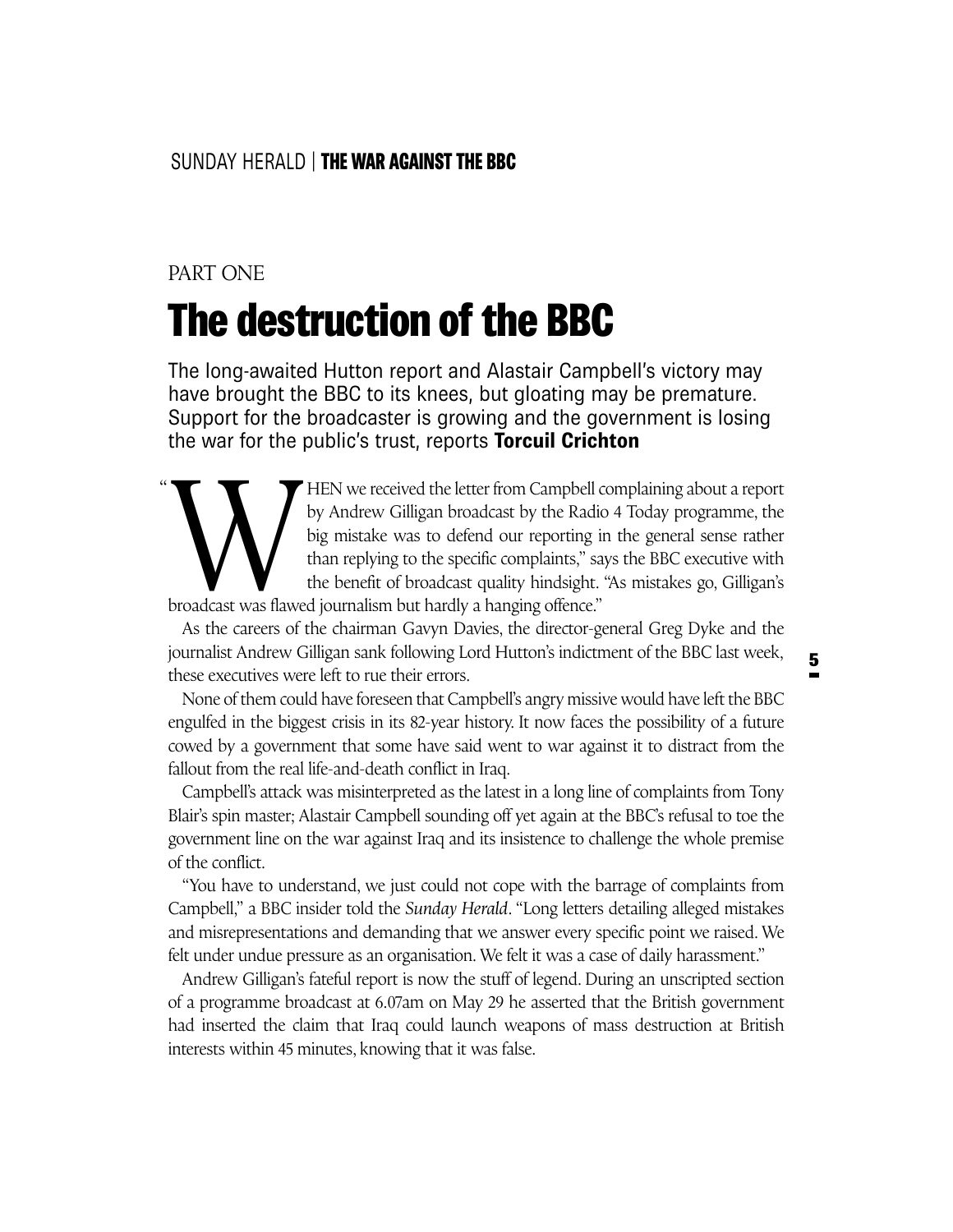The claim was not included in the 17 subsequent broadcasts Gilligan made on his story throughout that day but an article for the *Mail on Sunday* compounded his error. He said a senior intelligence source told him the 45-minute claim had been inserted at Campbell's insistence.

"If the BBC's governors and editorial executives had immediately launched an investigation into the 6.07 report and apologised for the insinuation, the matter would have ended there," said the insider. "But they did not do so." The result of that mistake was beamed live from Court 76 of the Royal Courts of Justice last week, when Lord Hutton presented the findings of his inquiry into the death of David Kelly, the former weapons inspector who killed himself after being revealed as the "senior intelligence source" who spoke to Gilligan.

Of all the politicians, senior executives and other parties who played a role in the saga which led to the discovery of Kelly's body on Harrowdown Hill, Hutton was clear who should shoulder the vast majority of his criticism: the BBC.

When it comes to car crash television, the excruciating disintegration of a subject under the unblinking lens of the camera, no-one does it better than the BBC, particularly when it is the BBC that is heading for the bollards.

Every wincing detail of its own wretched humiliation at the hands of Hutton and the government was detailed minute by minute by the station across television, radio and the internet. The corporation even printed a special edition of its in-house journal *Ariel* to detail Hutton's findings.

6

Over 48 hours every excoriating moment, from Hutton's ringing condemnation to Campbell's "ungracious" acceptance of the guillotine basket containing the heads of Davies and Dyke was broadcast. Throughout it all the BBC, the largest news organisation in the world, could not put forward a spokesperson to put its case.

On Thursday afternoon, when the corporation broadcast pictures of its own employees walking out in support of their deposed director-general, the media monitoring staff in Downing Street had difficulty deciding whether the reporting was a triumph of objectivity or surrealism.

It was not until Andrew Gilligan resigned that a backlash of sorts began. Gilligan walked the plank on Friday night but not without issuing a defiant rallying call. Yes, he had made mistakes, but the BBC, he said, had been dealt a "grave injustice" by the law lord who had failed to consider "fairly" the evidence and testimony before him.

Dyke, who is now as loose a cannon as Gilligan, has promised a detailed response to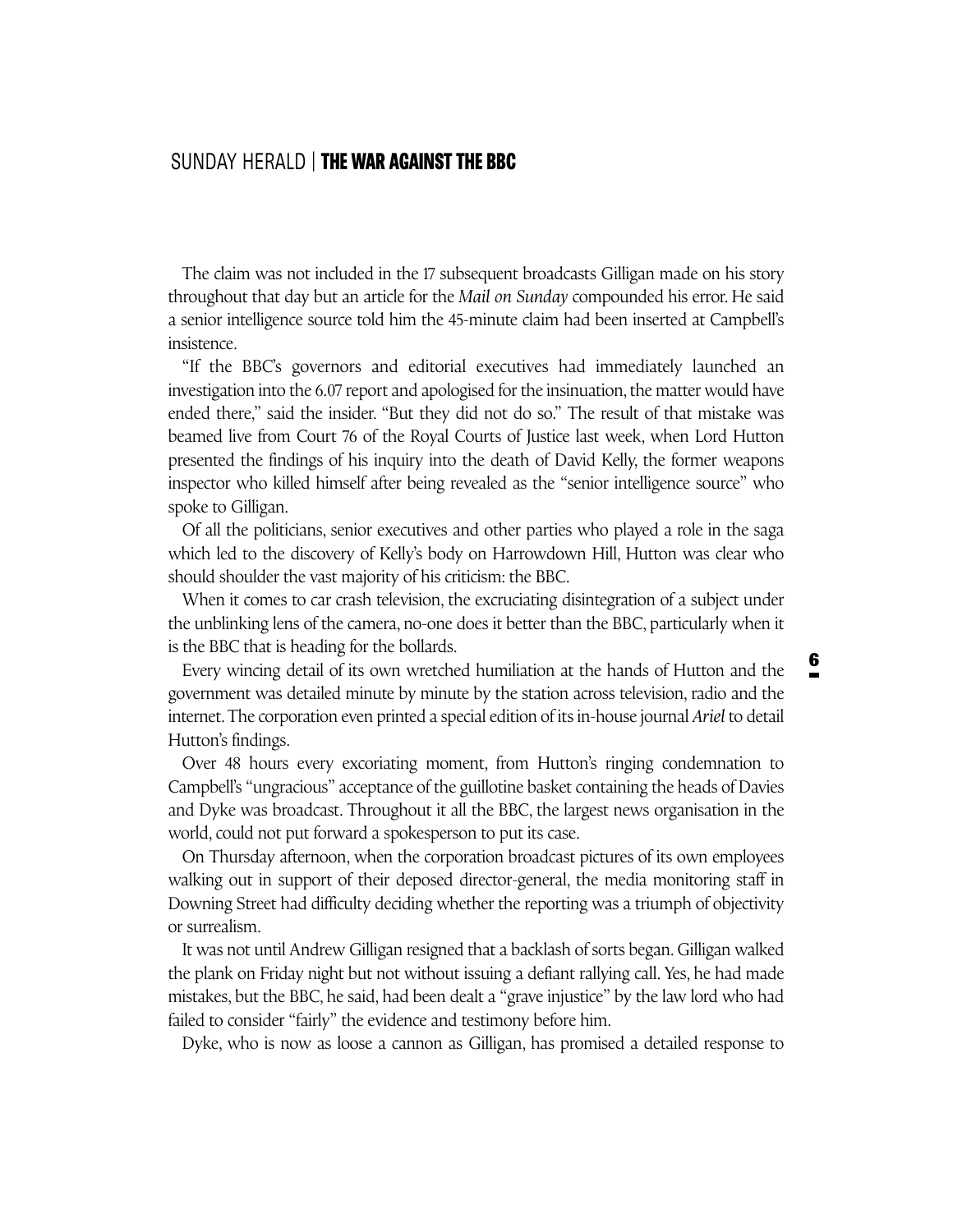Hutton, making it clear he does not accept the conclusions. Neither did his replacement, Mark Byford, although the BBC would rather move on quietly than rake over the Hutton findings in public.

Portents of what awaited the BBC at the hands of Hutton arrived with the first editions of *The Sun* newspaper on Tuesday evening.By then senior executives,parties to the inquiry who had received the conclusions in advance of the public, knew the worst, but could not brace their staff. As Wednesday morning wore on, rumours circulated throughout the BBC that *The Sun'*s version of the report was spot-on. Hutton completely exonerated the government and completely demolished the BBC.

Astonishment is the only word to describe the reaction inside the BBC. In that laborious, monosyllabic tone, Hutton spelled out the systematic failure of the BBC. Gilligan's claims were "unfounded".

When it came to checking the story the BBC editorial systems were "defective". Managers failed to investigate the increasingly strident complaints of Alastair Campbell.

Of course, the relationship between the BBC and the British government – any British government – has often been tense. But rarely has a government figure pursued the BBC with the fury and relentlessness of Campbell. The former political editor of the *Daily Mirror* has made no secret of his contempt for cynical newspaper journalism that sees its primary role as undermining politicians. He felt the phenomenon was spreading to infect the impartiality of the BBC and wanted the corporation brought back into line.

7

Several of Campbell's political and news management agendas merged over the Gilligan report. For sure he had to clear the Prime Minister's name and his own but in the summer of 2003, despite prosecuting a successful war in Iraq, Blair was beginning to feel the backlash over the failure to find any weapons of mass destruction in the Iraqi sands.

Two parliamentary committees were examining the WMD document that formed the basis of Blair's case for going to war and an increasingly sceptical public were picking up on the mood that they had been duped over the claim that WMD could be fired within 45 minutes of Saddam's order. Gilligan's report had contributed greatly to the public unease. Campbell knew decisive action was needed to counter the bad headlines.

Having refused to appear twice in front of a parliamentary investigation into the government's WMD dossier, Campbell chose the foreign affairs committee as his stage to make a make a table-banging denouncement of BBC ''lies" in the Gilligan report. This was on June 25, nearly four weeks after the Gilligan report had been broadcast.

There was an over-arching strategy at play. The effect of Campbell's appearance was to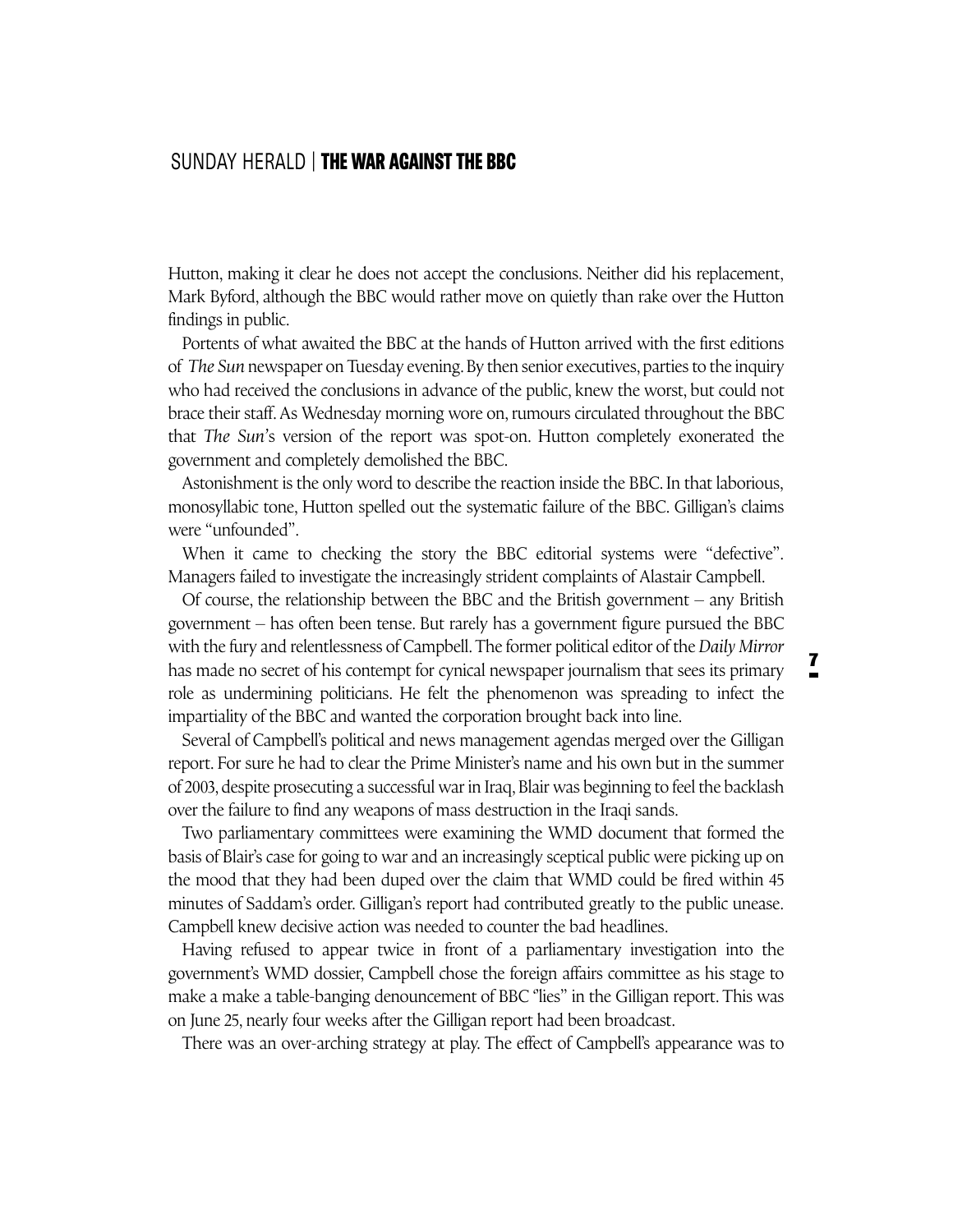ramp up the row which escalated when David Kelly was outed as the source for Gilligan's report and led to his death.

Dyke and Davies had an agenda of their own. Both had been traduced on their appointment as being cronies of Tony Blair. Dyke was a big donor to the party and Davies's partner, Sue Nye, is Chancellor Gordon Brown's private secretary.

This eagerness to prove themselves as independent guardians of the BBC combined with the BBC's weariness at Campbell's complaints. They both decided to counter-attack. No one close to the scene is denying now that a fair deal of testosterone contributed to the spiralling row. Campbell was stomping across television screens like a rogue elephant intent on stamping out the BBC. The BBC, as head of news Richard Sambrook made clear in his increasingly terse responses to Campbell, was ready for a rumble.

The weekend after Campbell stormed into the Channel Four news studios issuing a furious on-air rant against the BBC, even Gilligan was surprised when the director general rolled up his sleeves and jumped to his defence as the barrage from Downing Street broke overhead. Rather than stay above the fray Dyke got into the trenches with his troops. Big mistake.

When Dyke offered his resignation on Wednesday over the dinner that the BBC's board of governors share on the eve of every meeting, he expected them to refuse it. But without his key ally – Davies – he was left exposed. The governors, now led by Lord Ryder, another man with no great regard for journalists, had no stomach for a fight after such a devastating indictment from the law lord. "I don't want to go but in the end if you screw up, you have to go,'' Dyke said afterwards.

The departure of a popular boss and the contrite apology from Lord Ryder, the new acting chairman, which followed proved too much for some employees. Many left their desks and protested outside BBC studios.

There was considerable anger with the remaining governors for being so craven to the government. Dyke said he couldn't understand why they had apologised when he had already done so the day before. There was also anger against Gilligan whom many other journalists, BBC lifers, regarded as a loose cannon.

But mixed in with the anger was a growing fear that Campbell and Blair would not be satisfied with the scalps they had; that they would go further to make sure the BBC could never pose a threat again.

The BBC is facing a review of its Royal Charter and a clamour from its terrestrial and satellite rivals for the licence fee to be abolished. A new director general will be appointed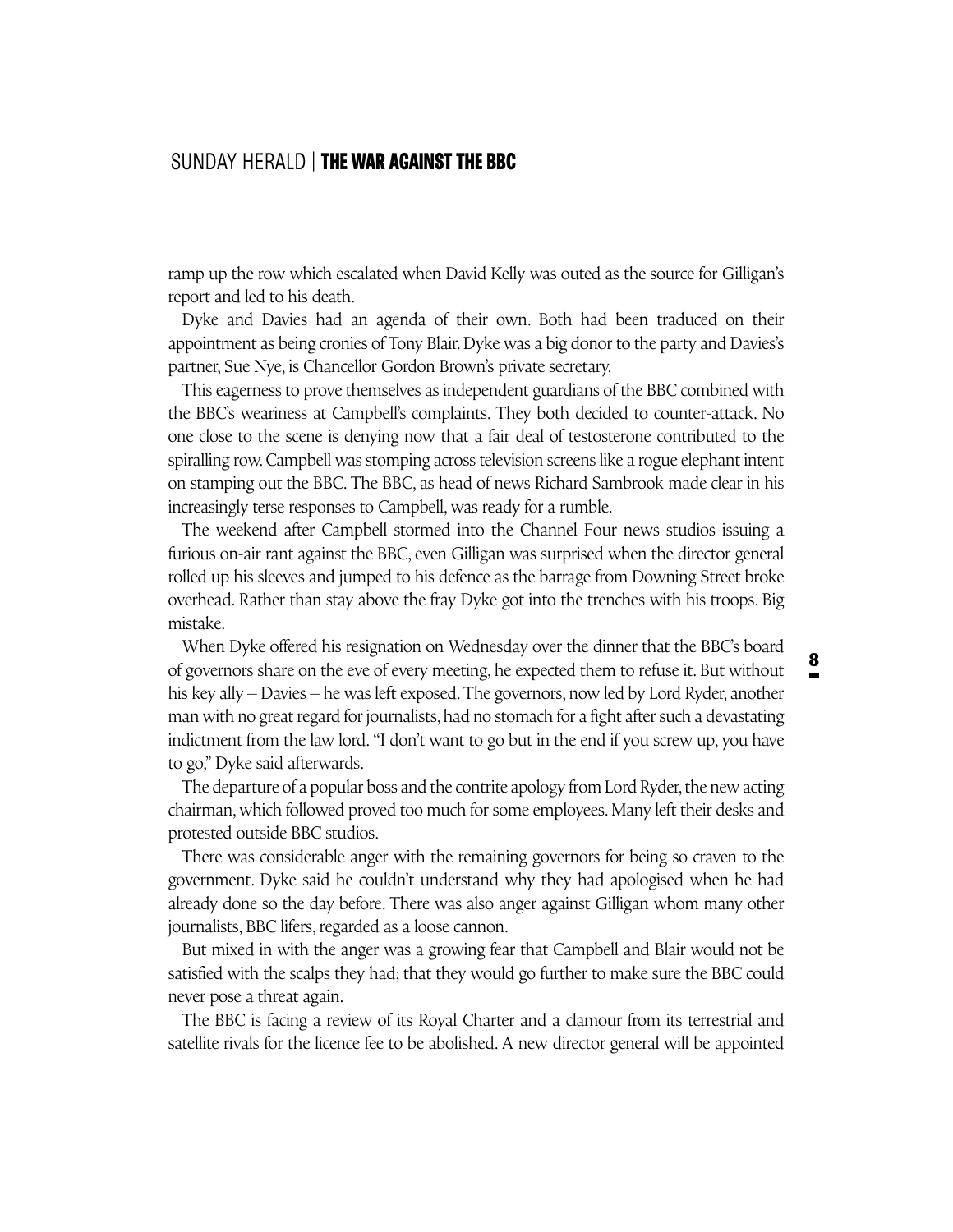by the board of governors but they are unlikely to do so until a new chairman of the board is appointed. That is done by appointment through the Department of Culture, Media and Sport. The Nolan rules on public appointment will apply but no appointment is ever free from the hands of the Prime Minister, who has proved that he can walk on water.

In a celebratory mood on Thursday evening, Campbell auctioned his signed copy of the Hutton Report for  $\text{\pounds}10,000$  to a Labour party supporter at a charity event in London. The following evening his "Alastair Campbell live 2004 tour" kicked off in South Shields with his familiar line that the media are the bad guys and the politicians are the good guys.

But just as he should be basking in his victory he cannot help but be aware of a growing dissatisfaction in the country.

He will be aware of post-Hutton opinion polls showing that more people are willing to trust the BBC than the government. He may know that the Today programme has received more than 20,000 e-mails, most supporting the programme. He will have read the growing number of newspapers levelling accusations of whitewash .

Doubts on WMD, the root of Gilligan's story and Campbell's war on the BBC, are increasing and Dyke and Gilligan have been set loose to carry on their defence of themselves. One distracting battle that cost the life of a dedicated scientist is over, but the debate over why Britain went to war in Iraq is back where it started and the BBC will still be in the front line asking the awkward questions.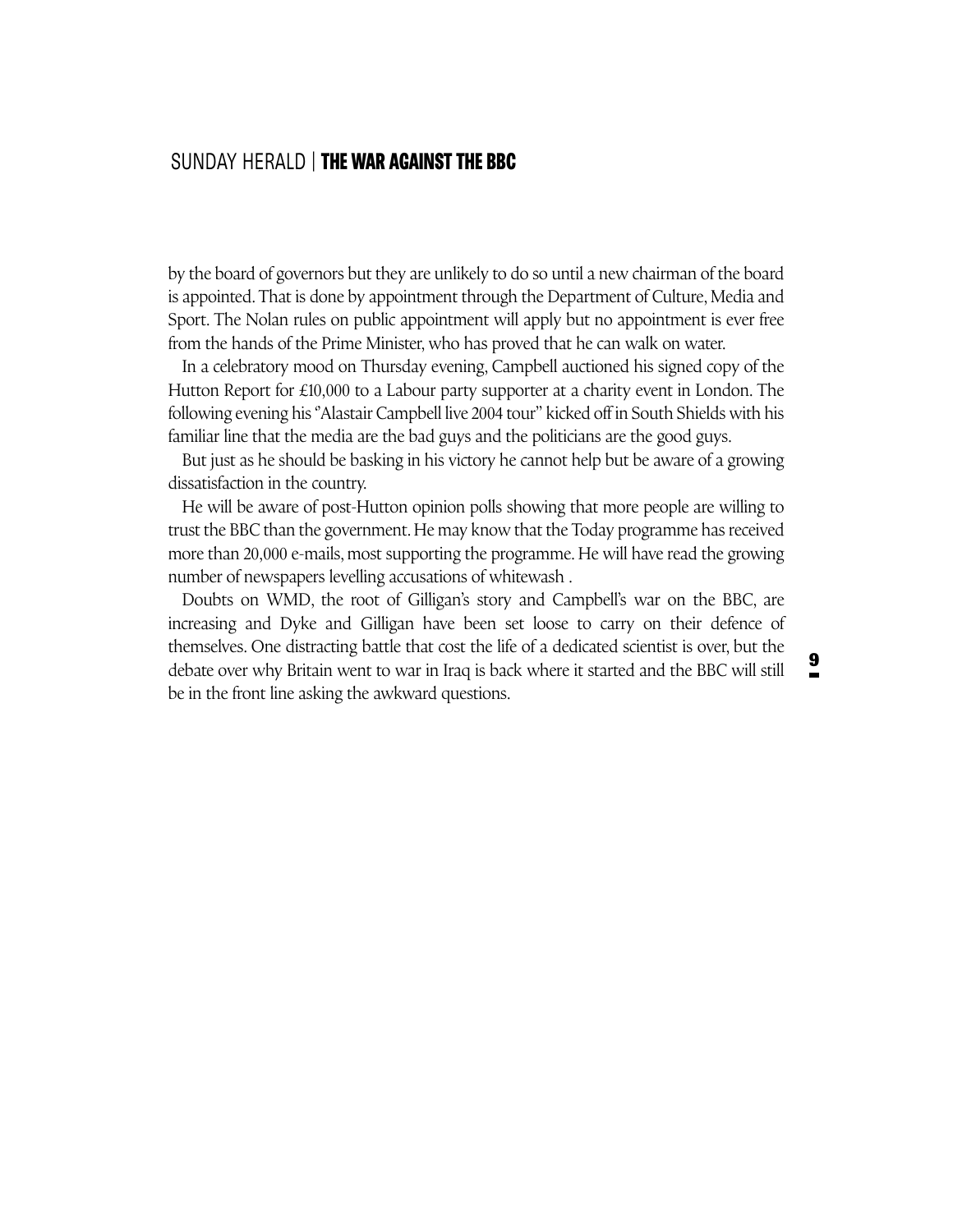#### PART TWO

## The heart of the matter: Did Iraq have WMD?

There's plenty of evidence that Saddam had ditched WMD, but little to show how the Blair government came to a contrary conclusion. By Investigations Editor **Neil Mackay**

Then Con ONY BLAIR and Alastair Campbell are clinging desperately to their story that Iraq had an arsenal of weapons of mass destruction (WMD), but they are members of an ever dwindling club. In America, WMD claims are unravelling fast. David Kay, the head of the Iraq Survey Group picked by the CIA to find banned weapons in post-war Iraq, has come out and said "we were all wrong". Then Condoleezza Rice, President George W Bush's national security adviser, said last week: "I think that what we have is evidence that there are differences between what we knew going in and what we found on the ground."

Secretary of state Colin Powell has also said that Iraq may not have had WMD. His former chief weapons expert, Greg Thielman, has accused Bush and Blair of failing to give an accurate picture of intelligence on Saddam's WMD. The "political leadership" in both countries distorted the Iraqi threat and the claim that Saddam could deploy WMD in 45 minutes was exaggerated, he added. Thielman also said Iraq was not a threat. And Rolf Ekeus, former head of Unscom, the UN special commission in Iraq, blamed the heads of UK and US intelligence agencies for "trying to play up to their political masters".

Then there's US Defence Secretary Donald Rumsfeld. He said in a report to the Senate armed services committee: "The coalition did not act in Iraq because we had discovered dramatic new evidence of Iraq's pursuit of WMD. We acted because we saw the evidence in a dramatic new light – through the prism of our experience on 9/11."

Two former chief UN weapons inspectors, Hans Blix and Scott Ritter, have also questioned claims that Iraq had WMD. Ritter further claims Britain "sexed-up" intelligence to make it look as if Saddam was armed and dangerous. Before taking up his new position, Charles Duelfer, the former UN weapons inspector appointed by the CIA to replace Kay, said he did not believe banned weapons would be found.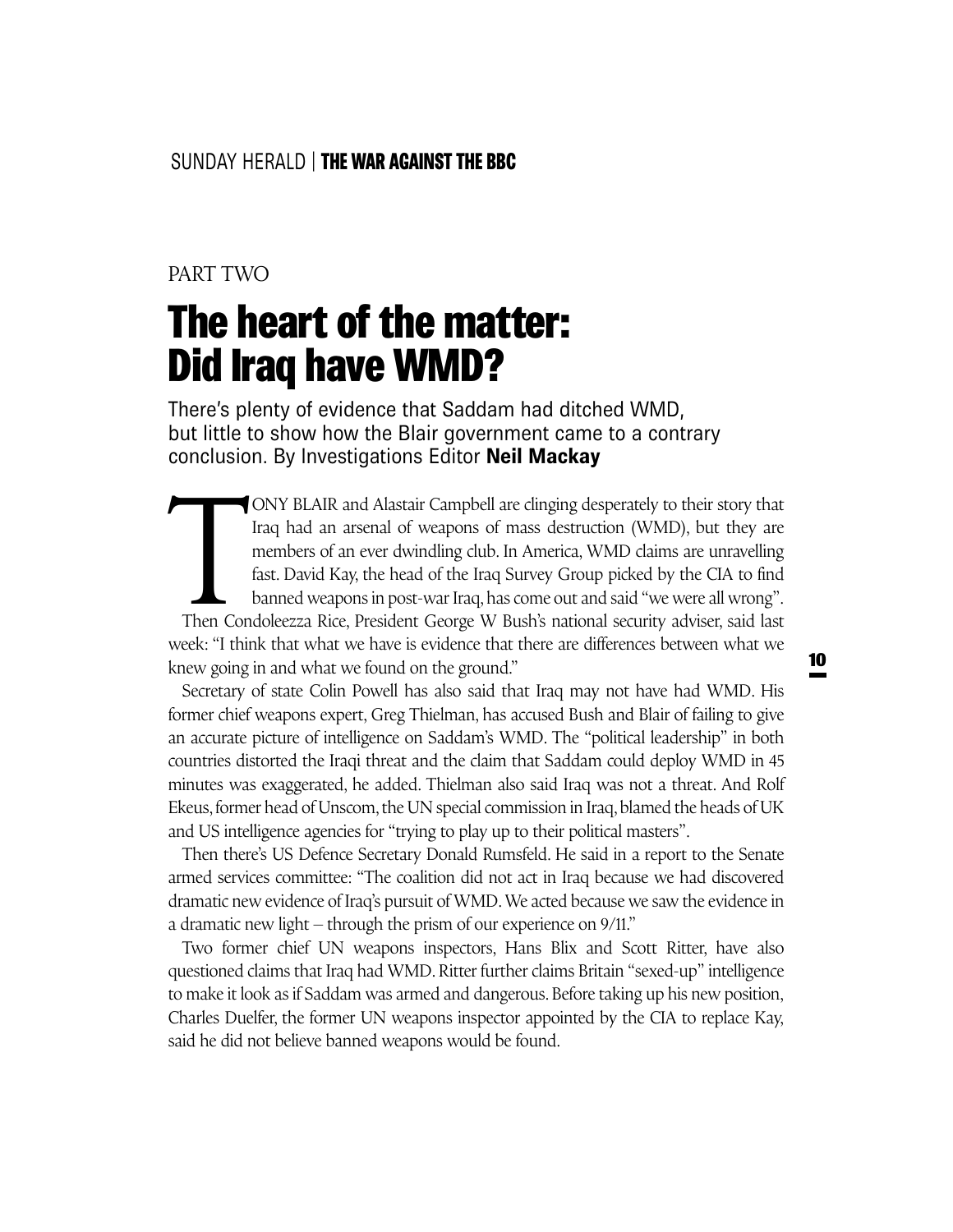A recent report by the British American Security Information Council pours cold water on the WMD claims and the Carnegie Endowment for International Peace says the threat from Iraq's WMD was "systematically misrepresented".

The Iraqi scientists who built Saddam's WMD in the 1980s have also weighed in to the fray, saying Blair lied to the British people over Iraq's capabilities. Dr Emad Shamsaldi said Blair should resign, adding: "We had no WMD when Britain and America invaded. I should know because I spent much of the 1980s involved in Iraq's nuclear programme." Shamsaldi also said UN inspectors accepted there was no WMD and that David Kelly contacted his department last year saying he was unhappy with what Bush and Blair were saying.

On Friday, Bush himself said he wants to know "the facts" about why WMD hadn't been found. Bush, the commander-in-chief of the US armed forces, has unsparingly told the world for the last year that Saddam was armed to the teeth with WMD, but now he seems vague on what the threat actually was.

All of which makes Blair's insistence that WMD exist look a little desperate.

Last week, intelligence chiefs told the *Sunday Herald*, ahead of the Hutton report, that they would not be blamed for intelligence failures. They said they had been politicised and pressurised into cherry-picking intelligence to justify the war. There has also been CIA dissent. David Albright, an ex-colleague of Kay, said claims about Iraqi weapons were questioned by many intelligence experts.

The UK intelligence community is getting its side of the story in early because if it comes to pass that there was no threat – no justification for the war – the politicians will have to blame the quality of the intelligence they received. Blair has already said that his belief that Iraq had WMD which posed a threat was based on intelligence reports. What the spies are saying is that they were sceptical about WMD claims; were under government pressure to provide intelligence that Iraq had WMD; that damning intelligence was selectively chosen; intelligence that might have worked against the build-up to war was sidelined, and that intelligence had become politicised under Labour.

Among the evidence that Hutton either ignored or decided was not relevant was an email sent from Danny Pruce, a Downing Street press officer, to his boss Alastair Campbell, which said: "Much of the evidence is largely circumstantial so we need to convince our readers that the cumulation of these facts demonstrate an intent on Saddam's part." Phil Basset, a senior special adviser to the PM, said the document was "intelligence-lite" adding: "We've got to find a way to get over this by having better intelligence material." Downing Street, it seemed, was also pressurising John Scarlett, the former MI6 officer who chaired the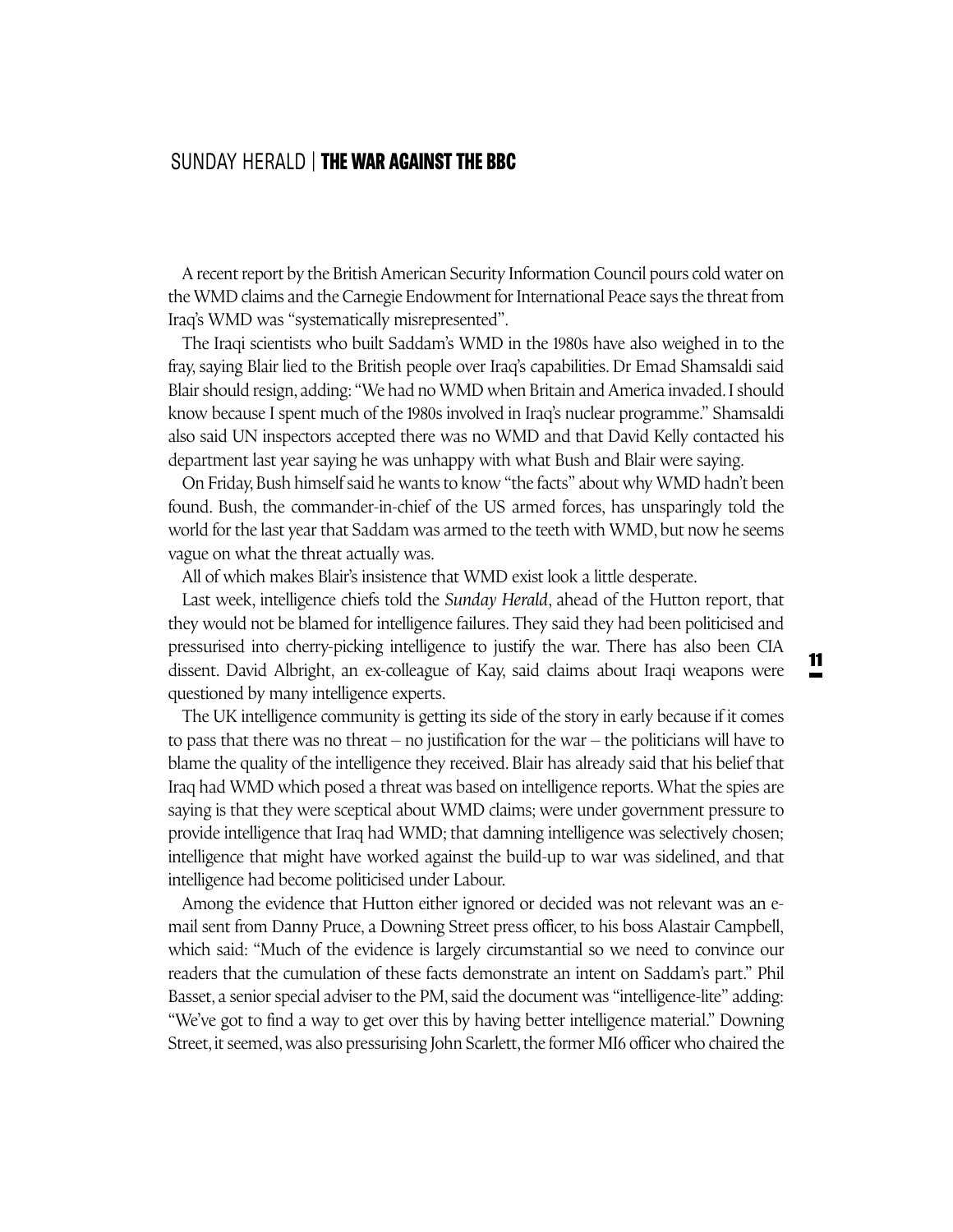joint intelligence committee (JIC), which was supposed to have sole ownership of the dossier detailing the case for war. Spies were told: "Number 10 ... wants the document to be as strong as possible within the limits of the available intelligence."

Campbell, who chaired intelligence meetings, asked Scarlett's team to strengthen nine passages in the dossier. Scarlett, who Campbell called a "mate", wrote back saying: "We have been able to amend the text in most cases as you proposed."

Jonathan Powell, Blair's chief of staff, asked the JIC to toughen up a passage which read: "Saddam is prepared to use chemical and biological weapons if he believes his regime is under threat." It became: "Saddam is willing to use chemical and biological weapons."

Sir Rodric Braithwaite, who preceded Scarlett as head of the JIC, has warned that intelligence officers "have to avoid getting into the magic circle" which surrounds the PM. He thinks the JIC, under Scarlett, became an unwitting political tool to rally a sceptical public. "It's not (the JIC's) job to fiddle with documents in order to make them more presentable," he said. "If they start doing that, then instead of analysis, which is their job, they get involved in presentation, and presentation means not falsifying the facts but presenting them in an order which is designed to produce a particular impression on the audience. It is ceasing to be objective, it's becoming an advocate."

One example of the corrosion of objectivity is Operation Rockingham, a covert "dirty tricks" unit exposed by the *Sunday Herald* last summer. It was designed to produce misleading intelligence that Saddam had WMD.This would give the UK a justifiable excuse for war.

It was established by the MoD's Defence Intelligence Service in 1991 to "cherry-pick" intelligence proving an active WMD programme and to ignore or quash intelligence which showed that Saddam, compliant with UN demands, had destroyed or wound down stockpiles. David Kelly was also a key figure in Operation Rockingham, whose staff wrote reports for the UN Security Council and were, therefore, able to influence decisions on Iraqi sanctions. Ritter hinted that Kelly may have helped overstate the threat from Iraq, saying: "Kelly became Rockingham's go-to person for translating the data that came out of Unscom into concise reporting. Kelly had a vested interest in protecting his image, which centred around his exposure of an Iraqi bio-weapons programme that had to continue to exist for him to hold centre stage." Another example of skewed objectivity was MI6's Operation Mass Appeal which saw spies plant stories about Iraqi WMD. Most have since been described as "garbage".

Air Marshall Sir John Walker, the former chief of defence intelligence, said it was clear that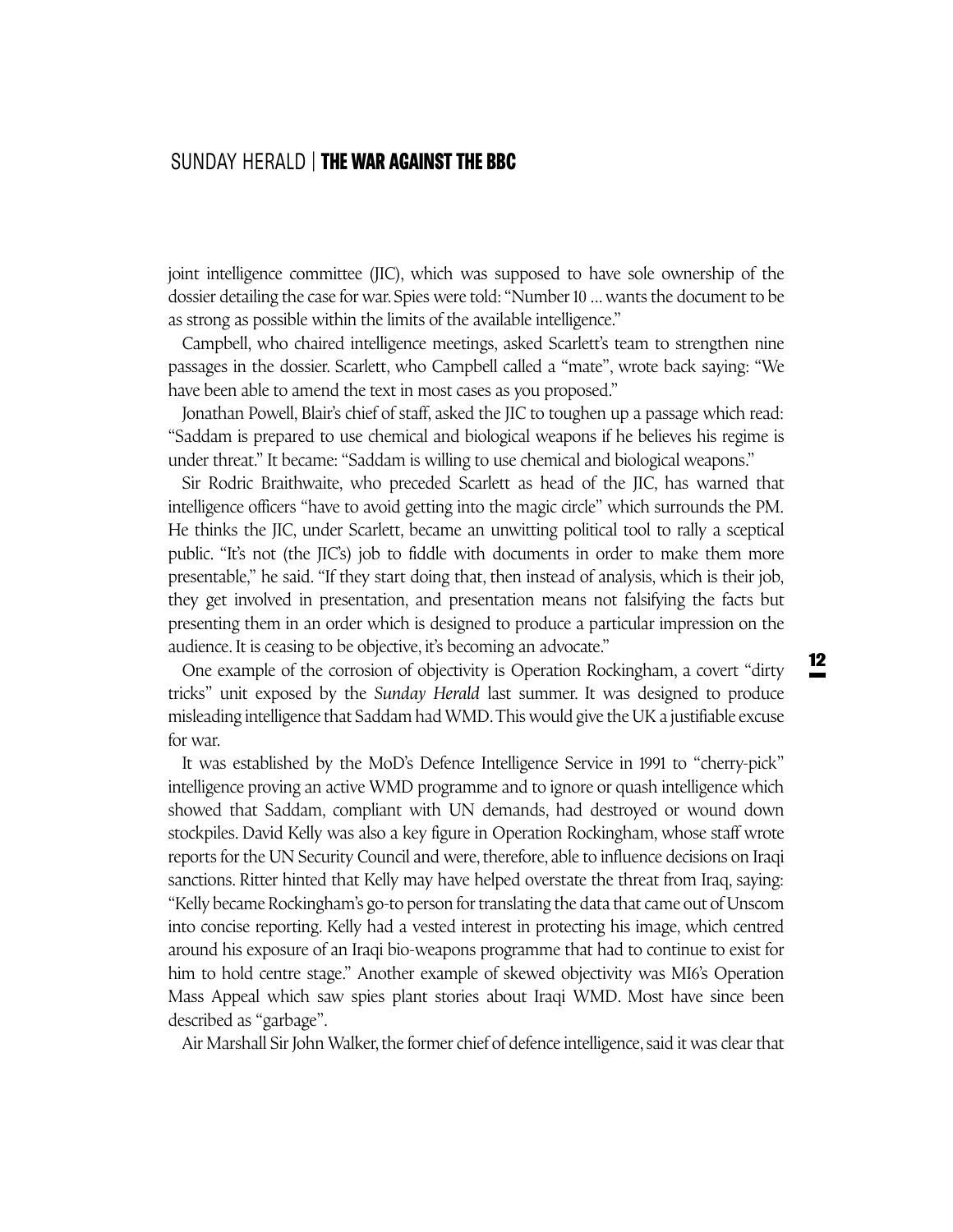claims about Saddam's WMD capabilities were "wrong", and he also scorned the idea that intelligence chiefs were not influenced by Number 10.

There is now mounting pressure in Britain and America for wide-ranging inquiries into the alleged exaggerations that took the allies to war. Labour, LibDem and Tory politicians want an independent inquiry. Shadow foreign secretary Michael Ancram called on Blair to explain why he still believed the WMD intelligence and pressed for a full inquiry into the lead up to the Iraq war. He said: "It seems Tony Blair is the only person still certain that weapons of mass destruction will definitely be found. He must explain why he is the odd man out and produce evidence as to why."

Robin Cook took another swipe at Blair saying the PM should admit the intelligence he presented to parliament on Iraq was "wildly wrong". Cook, who resigned as former foreign secretary over the war, added: "Now that even the White House has admitted they may have got it wrong, it's embarrassing to watch our government still trying to deny reality. The game is up."

Ex-foreign office and defence minister Doug Henderson has also urged the government to "clarify its position", asking: "Does Britain now accept, as the US government now seems to believe, that WMD will not be found?" LibDem leader Charles Kennedy and Tory leader Michael Howard also backed an inquiry. Blair's spokesman brushed aside the calls saying: "The PM has said that he did believe the intelligence was right and he did believe there would be an explanation ...The (ISG) is still pursuing its work and we should wait for that."

In the US, government loyalists have poured scorn on the reasons for war. One senior Republican said: "They've made a pretty huge mess of it. They wove this giant story, based on intelligence assessments that, in hindsight, were wrong." The White House, however, fears any inquiry would spin out of control in an election year. It could also spin wildly out of control in the UK as well. Prosecutors at the International Criminal Court at The Hague are to consider a request by an international body of lawyers to investigate Blair for alleged war crimes. Former defence minister Peter Kilfoyle has asked the Commons library for a briefing on whether impeachment was still part of the UK constitution, and was assured that it was.Senior Tories have also let it be known that they would favour the impeachment of the Prime Minister.

The unravelling could begin sooner than we think. Blair is to be put on the spot by the Commons liaison committee on Tuesday. Labour committee member Donald Anderson said Blair would be asked whether he is the "last person to believe the intelligence assessment". Sir Richard Dearlove, head of MI6, will soon be summoned before the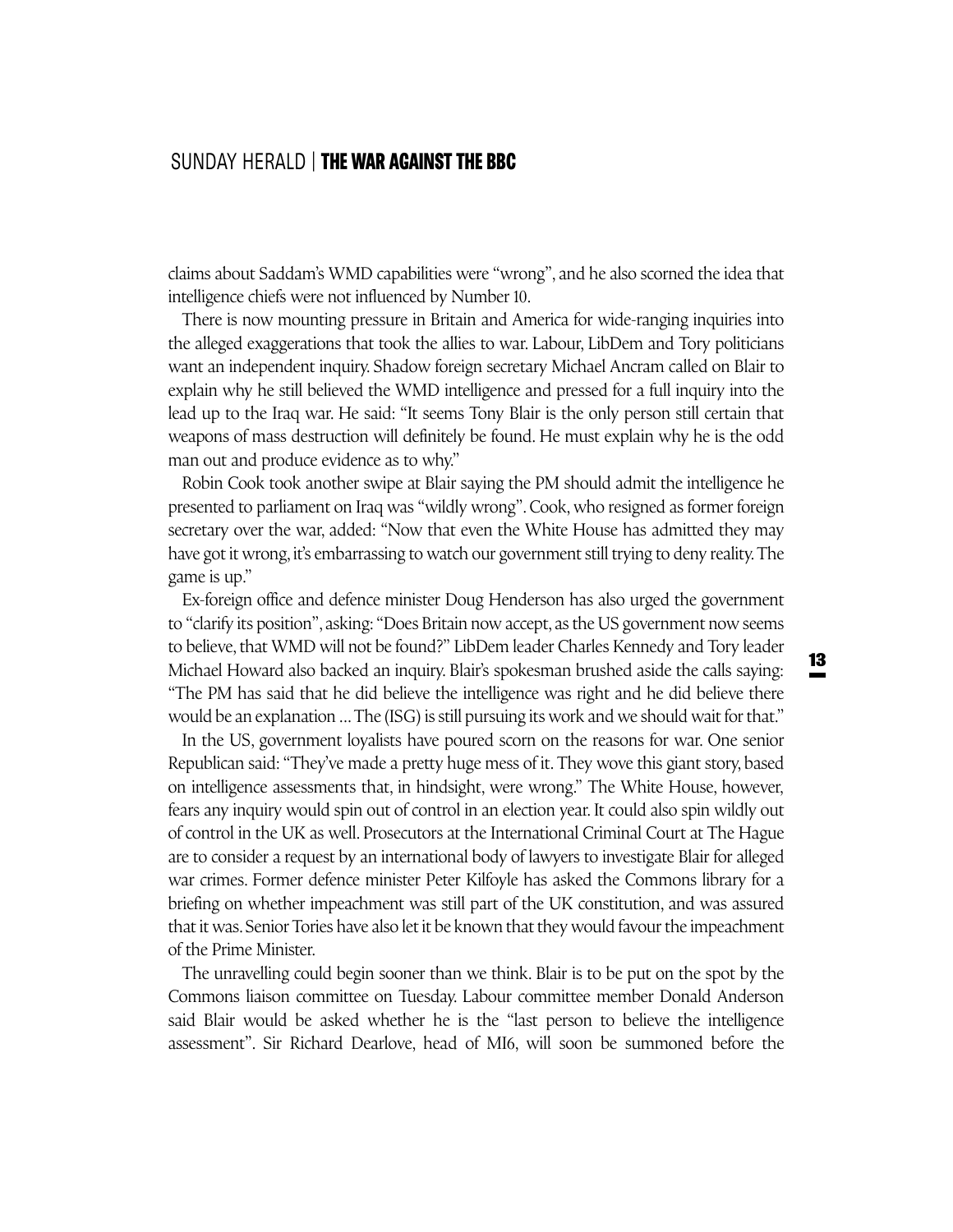intelligence and security committee to give more evidence on why he believed the WMD intelligence.

The dilemma for the government is that it is now trapped by the Hutton report. Hutton found against the BBC and heads rolled; if it is eventually dragged out of the government that there were no WMD, or that the intelligence services were encouraged to exaggerate the threat, or that lies were told, then the blood-letting at the Beeb could look like a playground punch-up in comparison to the savage harvest that would unfold in Whitehall.

#### **WHAT THEY SAID THEN ... AND NOW**

**George W Bush** – January 29, 2003: "Twelve years ago, Saddam Hussein faced the prospect of being the last casualty in a war he had started and lost. To spare himself, he agreed to disarm of all weapons of mass destruction. For the next 12 years, he systematically violated that agreement. He pursued chemical, biological and nuclear weapons even while inspectors were in his country."

**George W Bush** – January 30, 2004: "I want the American people to know that I too want to know the facts. I want to be able to compare what the Iraq Survey Group has found with what we thought prior to going into Iraq."

**Condoleeza Rice** – January 23, 2003: "Instead of a commitment to disarm, Iraq has a high-level political commitment to maintain and conceal its weapons, led by Saddam Hussein and his son Qusay, who controls the Special Security Organisation, which runs Iraq's concealment activities."

**Condoleeza Rice** – January 29, 2004: "What we have is evidence that there are differences between what we knew going in and what we found on the ground."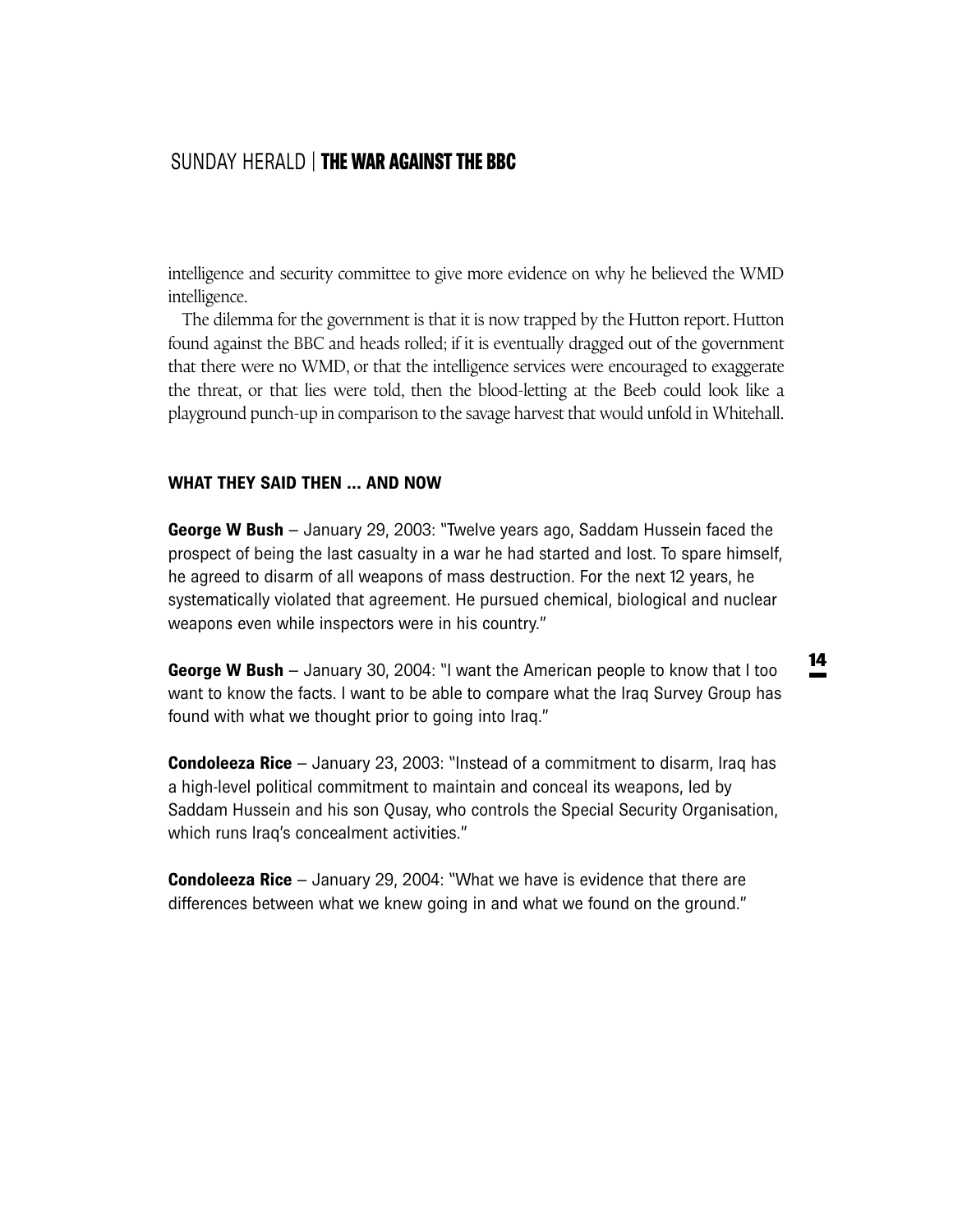### PART THREE The credibility gap:

Why is there is a chasm between what we expected from the inquiry and what we got? For the answer, look to the author's background, says Political Editor **Douglas Fraser**

I WAS probably the longest and<br>history, monotonously sifting evidenticity, monotonously sifting evident<br>subject matter of suicide, weapons<br>future, resting precariously in Lord I<br>after the completion of his prepared text. T WAS probably the longest and most momentous mumble in British political history, monotonously sifting evidence and torturing sentences with layers of legalistic, subordinate clauses. Without the drama that might have accompanied the subject matter of suicide, weapons of mass destruction, war and the Prime Minister's future, resting precariously in Lord Hutton's hands, what really got him fired up came

The learned and noble lordship "deplored" *The Sun*'s publication of a leaked account of his report on Wednesday: "As is all the more regrettable, the newspaper published this report ... when the public only had to wait half a day before I published the full report. I am now giving urgent consideration to what investigative and legal action I should take against the newspaper and its source."

It was a brief, angry postscript to a long report. But it betrayed the problem at the heart of Hutton's report: if he cannot understand what drives a paper to run a scoop, and if he thinks he can take legal action against it for doing so, he does not begin to understand the process of journalism on which he had just passed such a strange judgment. *The Sun*'s luscious, flame-haired editress, Rebekah Wade, is no doubt quaking at the prospect of legal action by such an eminent lawyer. But under which law, m'lud? And which planetary jurisdiction would that be on?

Gavyn Davies, exiting the BBC chairman's office, observed "you can't pick your referee" – though it has been pointed out that Tony Blair had done precisely that in selecting Hutton. In the heat of summer, and with the shock of David Kelly's suicide, that was a decision by the premier which was universally regarded as impartial and statesmanlike. Law lords, after all, have increasingly become the means by which political knots are unpicked. Until now, that has been broadly welcomed.

Hutton was the chap to get to the bottom of things; respected judge in the Lords; from Northern Ireland, and unencumbered by metropolitan establishment elitism; faced down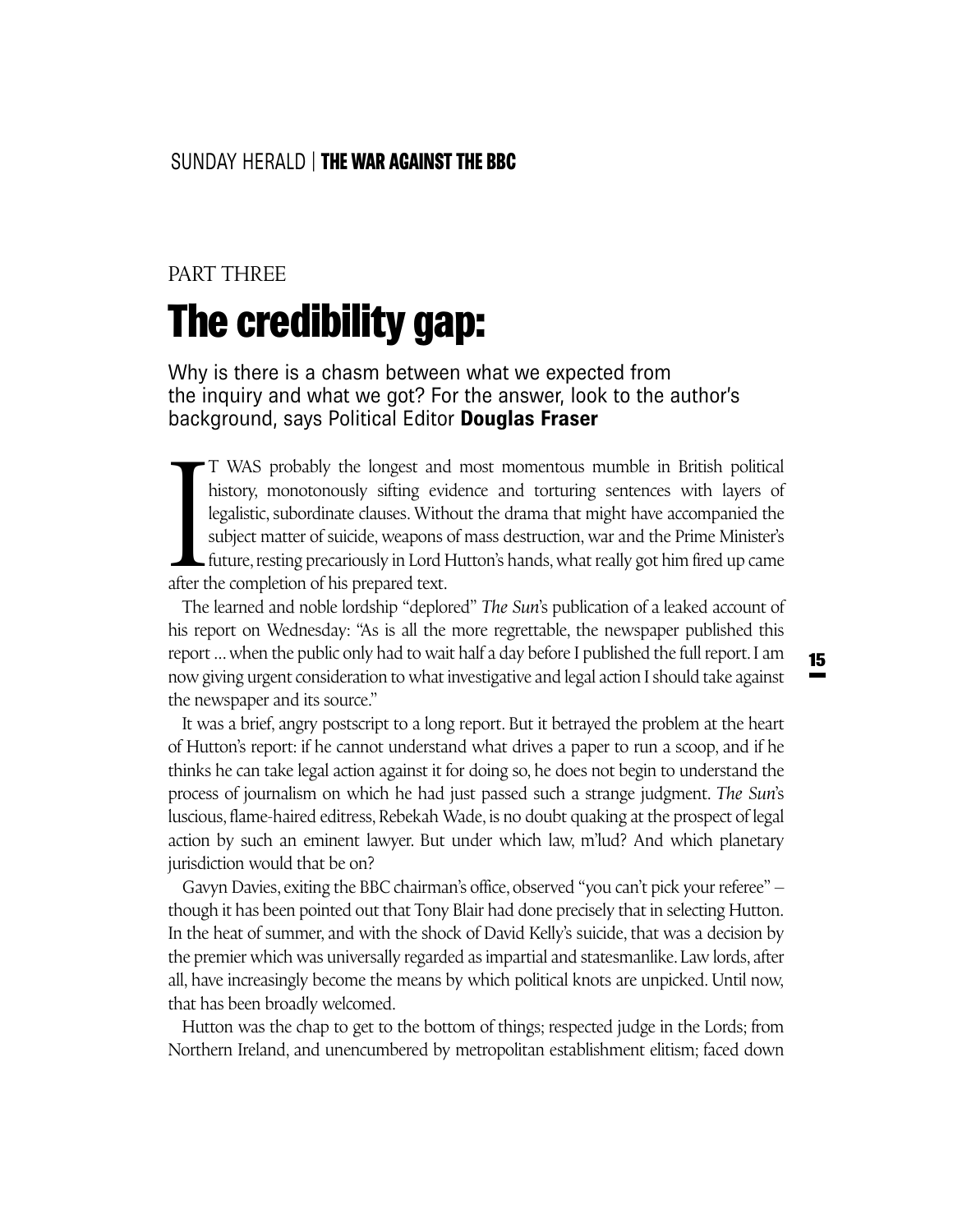terrorists from the bench in his native province; Kirk Douglas looks, just the right amount of intimidation over his half-moon specs. This guy was from central casting, and born to be the lawman, striding into town to crack down on the hoodlums. One of the strangest twists of a strange week in politics has been the slow but sure unravelling of that storyline.

Davies may have departed for an early bath graciously, and remaining players, such as acting director-general Mark Byford, struggled to avoid criticism of the report while pointedly refusing to accept its findings. But to the watching media and public there was a dawn of realisation that the Ulsterman in whom they had invested so much trust, blew the final whistle and only then made clear that he was scoring according to rules no-one knew. The BBC were expected to abide by the strictest of offside laws, while whatever rules the government wished to use would be just fine with the ref.

So how can we explain the outcome? And given the gulf between inquiry image and report reality, who is Baron Hutton of Bresagh in the County of Down?

He was born James Brian Edward Hutton in June 1931, the son of a rail executive and attended an exclusive prep school and won a scholarship to Shrewsbury public school in England. Another scholarship took him to Balliol College, Oxford, before he returned to practise law in Northern Ireland from 1954 onwards.

For all his Ulster roots, he was not without his establishment influences. His career blossomed at a time of challenge for law and government administration in Northern Ireland.

As the Troubles began in 1969, he started work as a junior counsel for the Stormont administration. He became legal adviser to the Ministry of Home Affairs in 1973 when terrorism was being countered with internment. After the devolved administration was abolished in favour of direct rule, Hutton was prominent in defending the British government when internment was challenged at the European Court of Human Rights.

In 1979,he became a judge of the High Court of Justice in Northern Ireland,and nine years later was made the Lord Chief Justice, remaining in that post until 1997. Then he was appointed one of the 12 judges who sit at the House of Lords.

Hutton was neither noted by observers of Northern Ireland law as one of the more reactionary figures, nor was he an upsetter of applecarts. Irish Republicans highlight his decision in 1986 to acquit an officer of the Royal Ulster Constabulary on trial for the killing of Sean Downes, with the evidence suggesting a plastic bullet had been fired at close range.

On the other side of the audit, Sir Brian Hutton, as he then was, made a notable judgment in 1992 in the case of Republican Patrick Nash, on trial for 22 charges including plotting to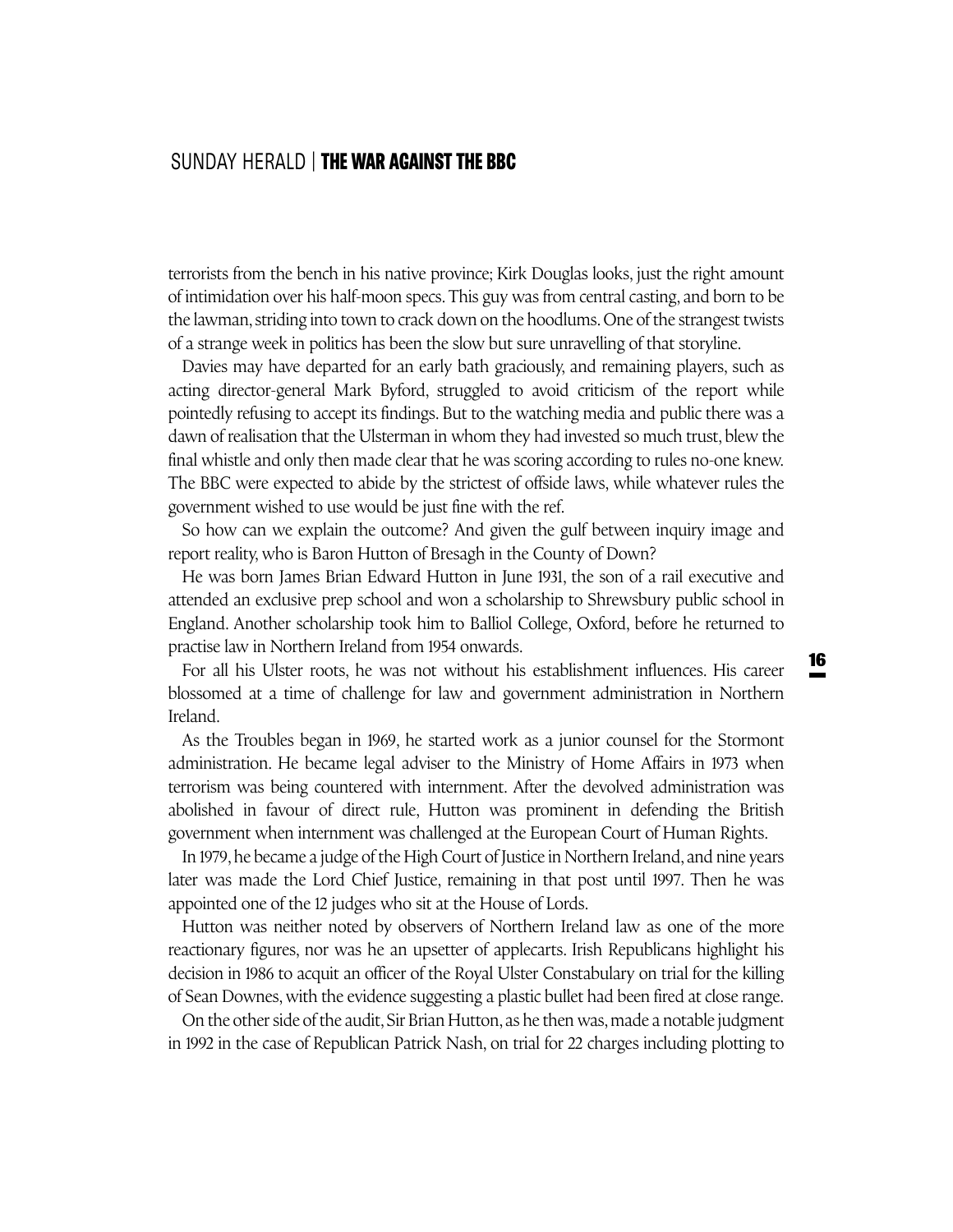murder four judges among other senior figures, and aiding the murder of a taxi driver. Nash claimed to have been tortured, and although Hutton judged him to be "an accomplished liar", he could not be sure the RUC had not beaten him. The accused got the benefit of the doubt and was acquitted.

Significant to understanding Hutton's world view are the unusual circumstances in which he worked.The so-called Diplock courts were used through the Troubles for terrorism trials in which judges ruled without any juries, because jurors could be too easily intimidated.

Judges had been targets for paramilitaries, and Hutton spent nearly two decades in a cocoon of high-security protection. According to a profile in the *Belfast Telegraph*, a former student said of him: "He is the very epitome of a judge. He doesn't have much contact with ordinary people – how could he have? He dresses conservatively and always wears a hat. Yet he is the fairest man I know."

He is known to have been the most conservative of the 12 law lords. Through this period, Hutton was, of course, much too wise to express political opinions. But in the context of Northern Ireland, one example of his legal opinion stands out as making his conservative inclinations clear. When handling a 1999 legal challenge by two Republican lawyers to the requirement that Queen's Counsel should take an oath of allegiance to the Crown, Hutton wrote to the Attorney General, warning: "If you decide to remove the requirement for a declaration, it will appear that you are being influenced by political pressure to alter the procedure relating to an office which links Northern Ireland with the Crown".

You can read that two ways: either ingrained conservatism, or his determination to withstand political pressure.

One suggestion is that such defenders of the Unionist status quo in Northern Ireland were no fans of the BBC. In the 1980s, the corporation was criticised by, among others, Margaret Thatcher, for giving "the oxygen of publicity" to the IRA, leading to a broadcast ban on the voice of anyone speaking on its behalf. It is worth at least asking if Hutton developed an antipathy to journalists who were then trying to present a balanced view of the Troubles, with the BBC being most criticised because it was most prominent.

What clearly underpinned his judgement on Wednesday was a negative view of the media. Dr David Kelly was criticised for unauthorised contact with it, despite no weight being given to his previous authorised briefings. There is a nod to the value of investigative journalism in a democracy, but only on condition that nothing false is reported. His definition of falsehood is anything that cannot be proved to be true. And in the frequent absence of such proof, the role of the informed source in journalism is given no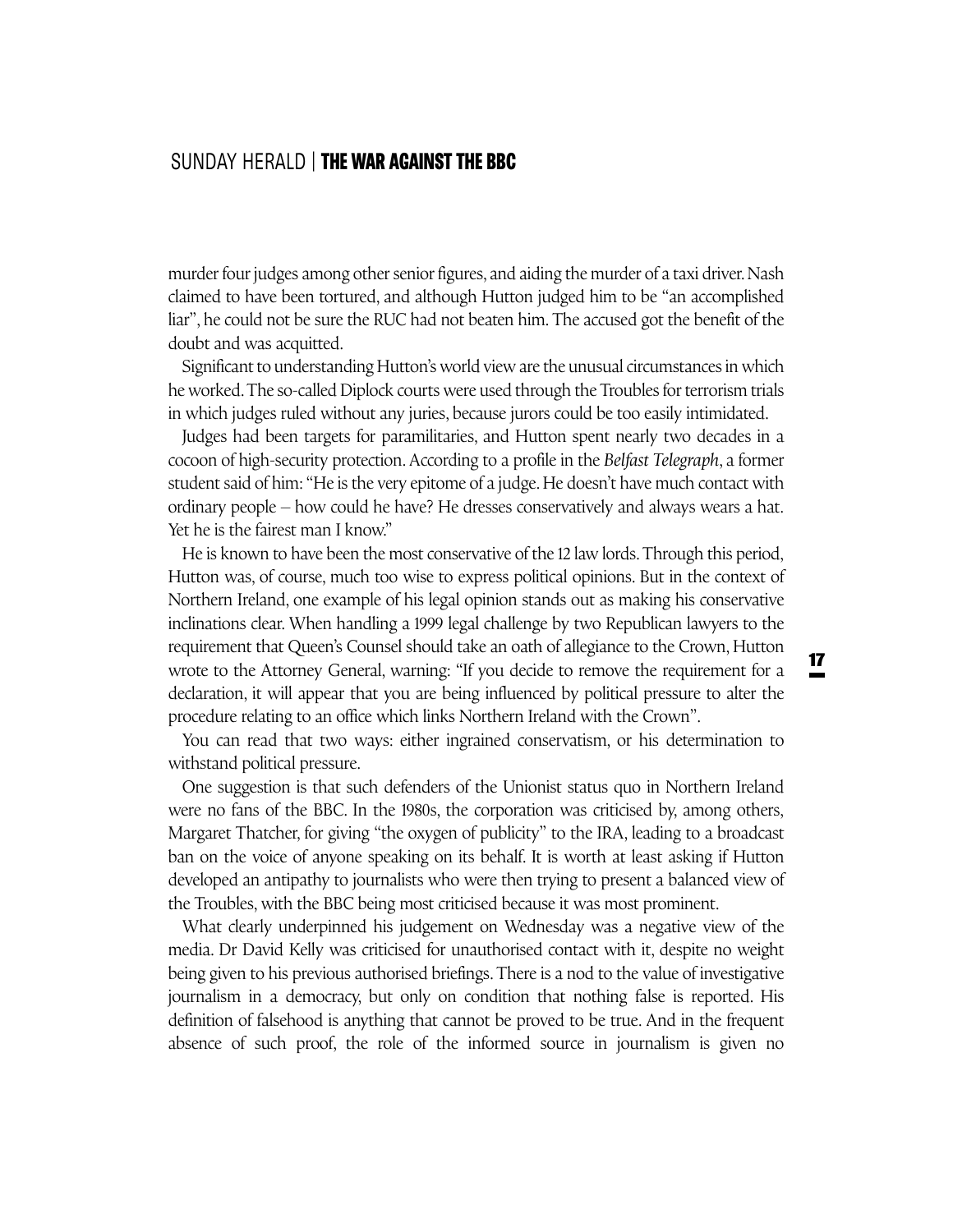consideration at all. This was a judgment where the precise rules of evidence in court clashed with the gathering of information from a secretive government. And underlying the judgment was an implicit view that journalists are unreliable, untrustworthy and predatory outsiders, hostile to the smooth operation of government, the barbarians at the gates of good order.

When it came to judging what was said in the crucial meeting between Kelly and Andrew Gilligan on May 22, 2003, in the Charing Cross Hotel, Hutton admitted he did not know. Without Kelly available, all he had was Gilligan's word and some unreliable notes he had made.

The judge chose to ignore clear evidence from Newsnight journalist Susan Watts – recorded, he notes with a touch of unworldliness, "on a tape recorder" – that supported Gilligan's account of events, choosing to disbelieve the reporter.

There were other startling omissions of evidence. The attack on the BBC's complaints procedure took no account of the context, in which the corporation faced a blizzard of complaints coming regularly from Alastair Campbell's office, of which the one about Gilligan's May 29 broadcast was oddly slow to gain momentum, culminating in the communication director's broad-brush assertion in front of a Commons committee that the corporation was running an anti-war agenda.

If Hutton took any account of the evidence he heard from intelligence sources of concern that the Iraq dossier was being "over-egged" and "spun" – assertions which came from defence and weapons experts – he appeared to ignore it. His only hint at the pressure being brought to bear on intelligence officers to toughen the wording of the dossier is the suggestion that they might have given "subconscious" weighting to political considerations, though he only raised this possibility to dismiss its significance.

He chose not to question whether it was normal or appropriate for the Prime Minister and his communications chief to involve themselves so closely in the news management of Kelly's naming, superseding Ministry of Defence disciplinary procedures. Nor does he question the assertion that Kelly's name would inevitably emerge, when set against the interest the government had in ensuring that it did. And in contrast with his meticulous attention to precise language in his judgement, there is a glaring absence of any consideration to the rewriting of the dossier to shift the intelligence suggesting there "may" be an Iraqi capacity to launch an attack within 45 minutes to the assertion that it had that capacity. Nor does he challenge the downplaying in the rewrite of such weapons being only available for battlefield use.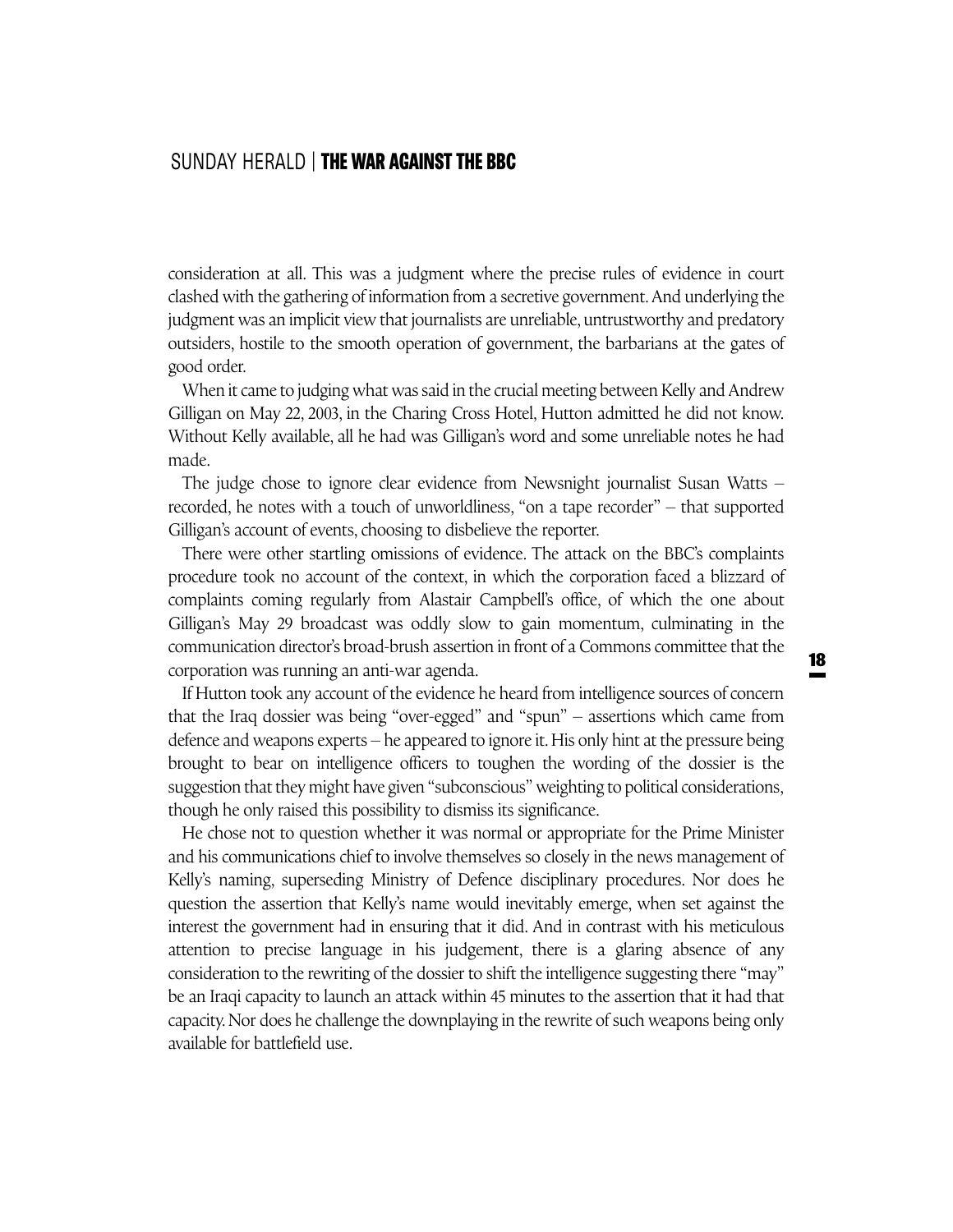It is important, too, that he chose to make no judgment on the reliability of the intelligence feeding into the dossier. Since July, when the inquiry was set up, that has become an ever more difficult issue for the government – made more so by embarrassing admissions in the past week from Washington that the key weapons inspector reckons intelligence got it wrong, and a president who empathises with public confusion.

Was there a conspiracy to draw the Hutton Inquiry remit so tightly that the big, awkward questions about the path to war could be avoided? Probably not. It should be remembered that this inquiry was set up within hours of the shocking news about Kelly's suicide. There was little complaint then that it lacked a sufficiently wide remit. It is only in light of recent events that the other questions have become more urgent.

In retrospect, what seems so strange about Hutton is the mismatch. On one hand, there was an inquiry which gained universal acclaim for its impartiality, tough questioning of all witnesses, probing into places that both government and BBC would prefer not to be illuminated, and all with a speed not normally associated with lawyers: on the other hand it was a judgment which has none of those properties.

Judge Alan Levy, QC, commenting on the report, said: "I think whitewash might be too strong, but I'm uneasy that criticism was not attached to other parties. It seems the BBC has every reason to cry foul."

The problem Hutton now faces is that his inquiry gained so much publicity and coverage that many others can claim to have as much expertise as he does in reaching very different conclusions.

Notably, that includes journalists, through whom Hutton's findings – along with the government's delight at being so comprehensively exonerated – are necessarily mediated. Even within newspapers which can be expected to be hostile to the BBC role in the broadcast marketplace and its liberal leanings, there has been no way to avoid the various responses of puzzlement, incredulity, outrage and injustice.

#### **EVIDENCE THAT HUTTON IGNORED**

\* Jonathan Powell, the Number 10 chief of staff, said he had "a bit of a problem" with a passage suggesting Saddam Hussein would only use weapons of mass destruction if attacked.

He wrote: "I think you should redraft the para." John Scarlett, chairman of the Joint Intelligence Committee, changed it to state Saddam was "willing to use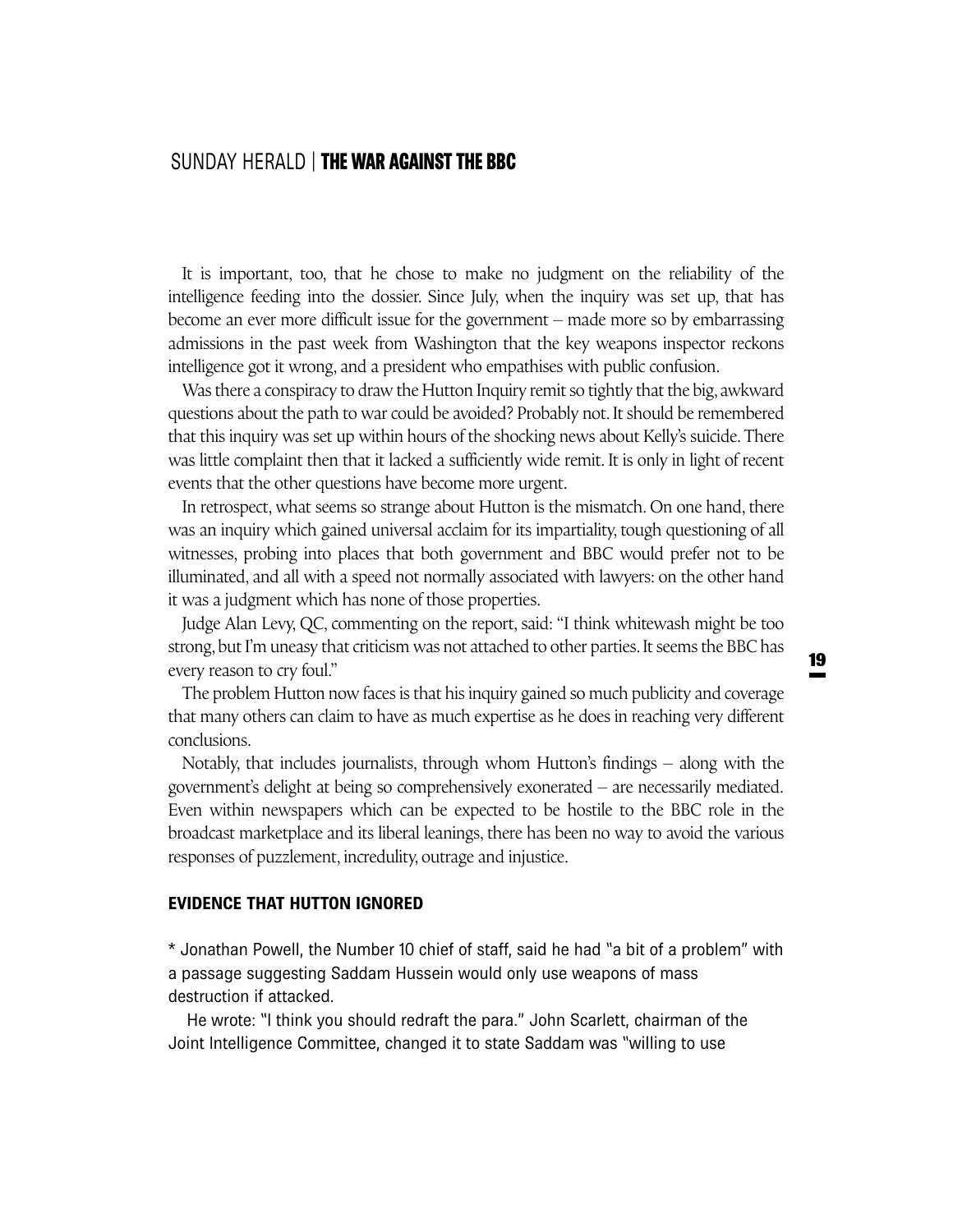chemical and biological weapons".

Alastair Campbell suggested 15 changes. He described a passage saying Iraq "may be able" to deploy WMD within 45 minutes as "weak". Scarlett later changed it to "are able to". Hutton, however, concludes only that Scarlett and other members of the JIC may have been "subconsciously influenced" by Downing Street into making the wording of the dossier stronger.

\* During a tape-recorded interview with Dr Kelly by Newsnight journalist Susan Watts, the doctor gave statements that supported what Andrew Gilligan claimed Kelly had said to him during their meeting on May 22 in Charing Cross Hotel. Despite this, Hutton chose to disbelieve the Today reporter.

\* During evidence, Richard Taylor, Geoff Hoon's special adviser, said the defence secretary was present at a meeting to discuss a "naming strategy" for Dr Kelly. Mr Hoon had not mentioned this in evidence.

\*Sir Kevin Tebbit, chief civil servant to the MoD, said to the inquiry: "I was told the Prime Minister was following this very closely indeed ... the intelligence was he wanted something done about the individual [Dr Kelly] coming forward."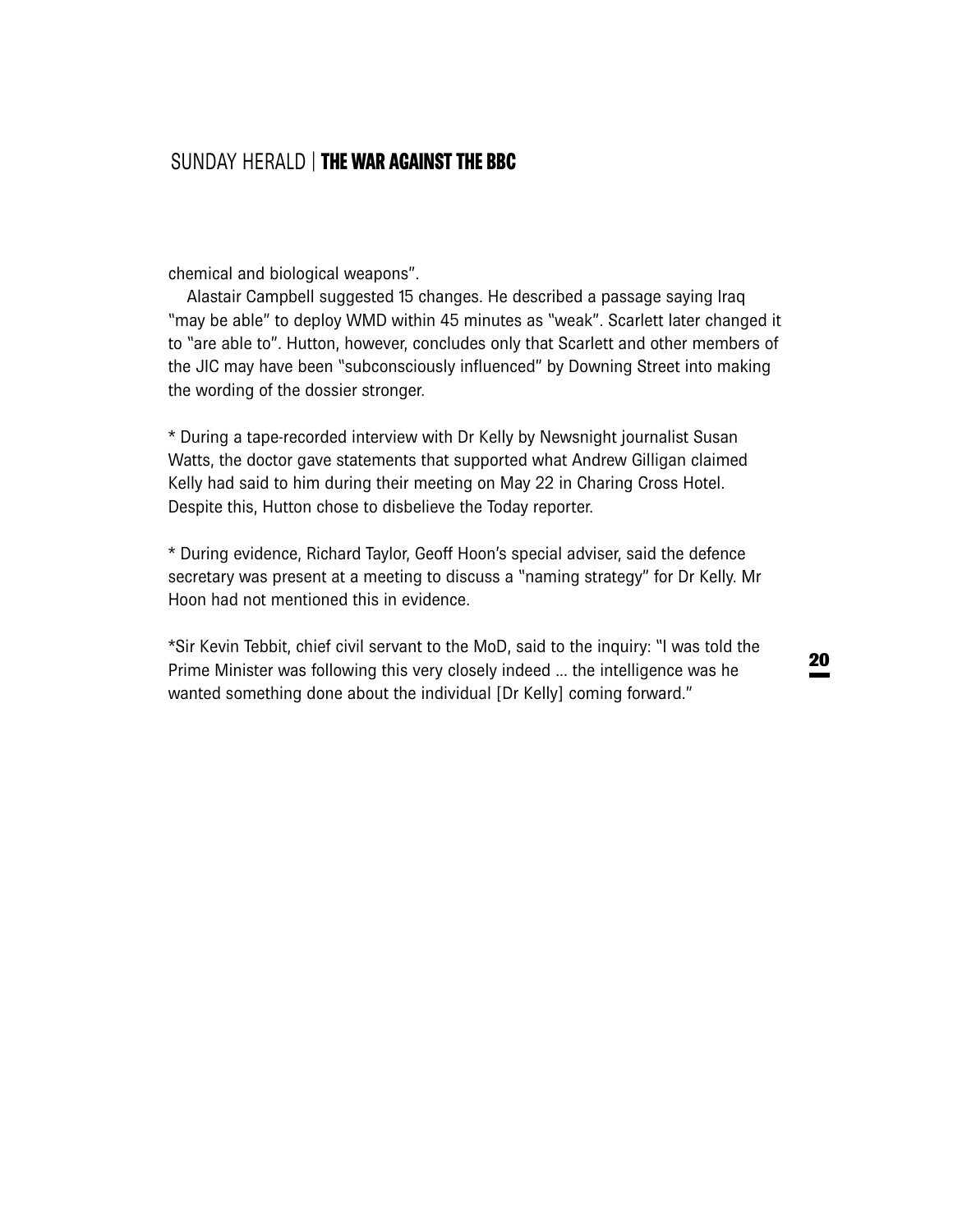#### PART FOUR

## Blair's great escapes

It was meant to be his toughest week in politics, but while Tony Blair has emerged victorious, he is in no way unscathed. Westminster Editor **James Cusick** reports

But T WAS the predicted political funeral that turned into an escapology festival. Five narrow votes clinched victory, a whiter-than-white, squeaky-clean, guilt-free verdict from Lord Hutton and tear-filled resignations to enjoy from his BBC enemies as they fell on their swords. If this is what can happen in the toughest week of his political life, Tony Blair can be forgiven for believing he is invincible.

But in the wake of his Commons victory, and amid the stench of panic that is now emanating from the corporate corridors of the BBC, Blair's victories seem to have been achieved with hidden costs whose price has yet to be determined.

In Blair's moment of triumph at the dispatch box on Wednesday, he told a disarmed and disappointed Conservative leader,Michael Howard,that: "Yesterday was a test of policy and he failed. Today is a test of character and he failed that too." Blair, however, could just as easily have turned his accusations around and faced them himself. The government may have won the vote on tuition fees by five votes  $-316$  to  $311 - \text{but it}$  was no policy triumph for a party with a 161 majority.

21

As the tension began to ease visibly from Blair's face and his body language in the Commons began to resemble a death-row inmate who'd just been marched back to his cell after a last-minute reprieve, Blair seemed to know his escape would be followed by an equally impressive leap to freedom when Lord Hutton delivered the next day. The heightened enjoyment going on inside Blair's mind would have been immense.

But just how hard Blair had to work behind the scenes, and what that will cost him in terms of authority, is only now beginning to be teased out. Tony Blair may still be the Prime Minister, but "the adventures of Tony Blair", as one MP put it, "are now over".

At 12.40pm on Tuesday, when the education secretary opened the debate on top-up fees for the government, Blair was more confident of winning the vote that would take place in just over six hours' time than he had been for a month. Although the Deputy Prime Minister John Prescott had told the BBC's Today programme that morning that the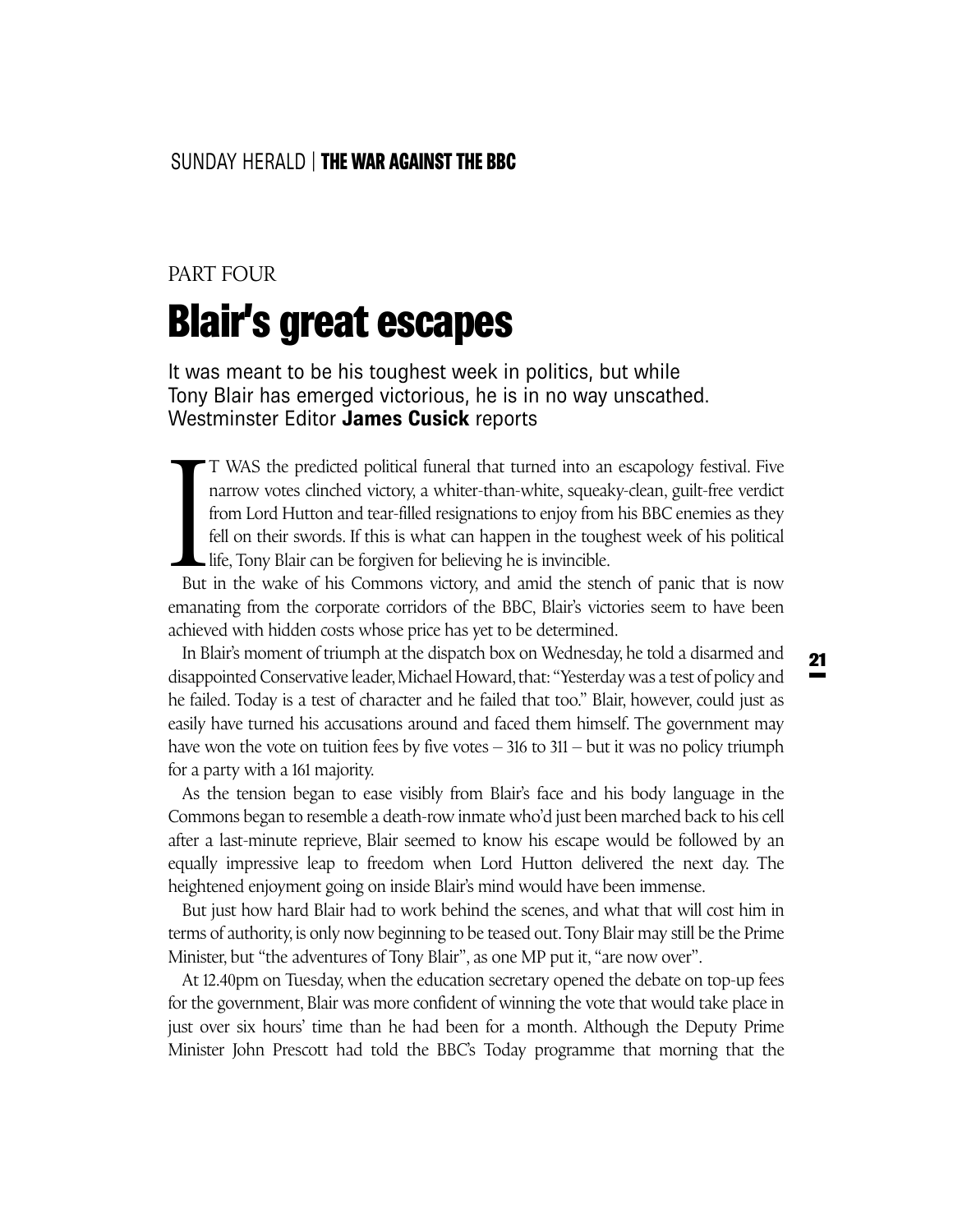government was on course to lose the vote, Prescott did not know that Blair, the Chancellor Gordon Brown and one of the main architects of the rebellion, Nick Brown, were about to meet in hastily arranged peace talks.

Nick Brown is widely regarded as the Chancellor's lieutenant on the back benches; fiercely Brownite and loyal to the Chancellor – normally. But on variable tuition fees, Nick Brown was saying, even on Monday night, that this was "a matter of principle".

Gordon Brown had, it was said, previously tried to reel in Nick Brown. Brown, a former chief whip, appeared not only to resist his master's advice, but to be recruiting and encouraging the rebellion. He was also resisting the notion that a defeated vote on tuition fees would be a disastrous result for the government. When the three met early on Tuesday morning, the tone of the Chancellor's advice is said to have changed. One source said: "The meeting was open, frank and brutal and Nick Brown was left with no choice. It wasn't a long discussion."

The implication is that the whips' office arithmetic was explained to Brown. The government would lose the vote and because of Nick Brown's loyalty to Gordon Brown, the Chancellor would be blamed for the defeat, the party would be damaged, and thus any prospect of a bloodless succession, with leadership passing to the Chancellor, would be in jeopardy. Brown was ordered to publicly change his mind and to make the announcement as soon as he could.

When Tom Kelly, the Prime Minister's official spokesman, spoke at 3.45pm to parliamentary journalists, he came prepared to knock down the excuses that Brown had given for changing his mind. By that time Blair and his advisers had been reading Hutton for almost three hours and knew Blair was off all hooks. Brown of course had mentioned nothing of his meeting with the Prime Minister and Chancellor, instead saying he'd been told of last-minute new concessions.

Kelly said this was all nonsense. Talk of new money being on the table? There was no new money. Talk of an independent inquiry looking at the impact of fees? There was no inquiry, merely a department of education report. Talk of a review of the entire idea of variability (which Brown had said was crucial in getting him to change his mind)? No,there was no such offer. Kelly was clear the review would take place three years after variability had been introduced, adding: "There are no new concessions."

In his speech during the debate, Nick Brown said he still had his "four-fold" objections to the bill as it stood. Although he insisted his views had not been influenced by Gordon Brown, they had been. Another back-bench colleague said: "This re-defection back to the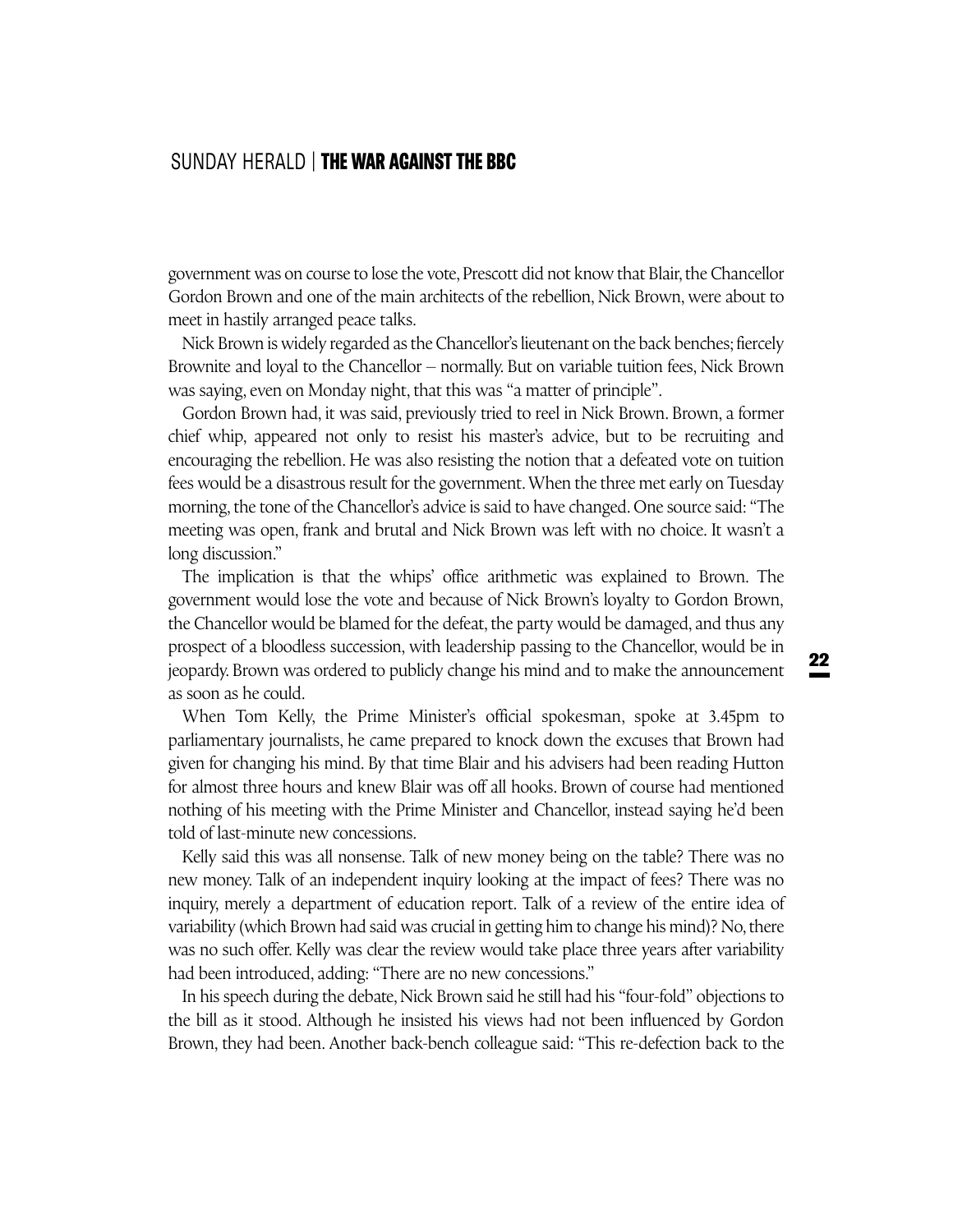government was not that surprising. Gordon Brown knew a few votes could make a crucial difference – to Gordon Brown. And Nick Brown's principles? Oh Christ, what were they again, I forgot."

Blair's political instinct, developed in nearly 10 years as leader of the Labour Party, told him that victory, even by one vote, was victory nonetheless. But needing only 81 to vote against the government, and the Labour revolt only falling a handful short of that, showed the scale of split on the government benches. And while Gordon Brown was shown to have less of an influence on the outcome than many in the PLP had expected, what Brown had shown was a clear ability to determine the outcome of such close votes. Just as Blair knows one vote was enough to win, he also knows one vote was enough to lose.

The sight of one of Brown's close supporters, pointing to a rebel who had apparently had a change of mind and then quietly saying "what a bastard", indicates the complexity of Labour's pro-Brown, pro-Blair split. But one former Cabinet adviser was clear on what mattered. "Gordon couldn't be seen to have contributed to the defeat, no matter if that were true or not. That would have meant open disloyalty and the party would have made him pay for that.

On Tuesday morning, nobody knew Hutton would be so pro-government. But there was a possibility that, had Blair lost the education vote, with Gordon seen as a contributing factor, then had Hutton gloriously cleared Downing Street – as it did – Blair would have had every justification in getting rid of the Chancellor. Would he have done so? Hell knows. But what is clear is that Brown turning Brown made the difference – and that weakens Blair not Brown."

By Friday, having survived the knife-edged tuition fee vote by five, and then escaping all criticism in Hutton, Blair attempted his version of public contrition. In future, he would do things differently, he had no remaining secret plans, there would be more social democratic context to his domestic agenda, he would learn this lesson, there would be no more topdown policy. Translation? "I'm really, sincerely, sorry. I mean, I promise I'll ask first before doing anything else, honest."

But this apology-in-trust failed to disguise that although he was still Prime Minister, although he was still in power after the ultimate 24-hour test of his premiership, his authority was weakened and the policy "adventures" would stop. Another MP said: "Blair has been leader since 1994. This summer he'll have been running the Labour Party for 10 years; a decade at the top.And there is already speculation that is the focus of the deal that's been done with Gordon. Blair survived the week, kept his reputation and his record and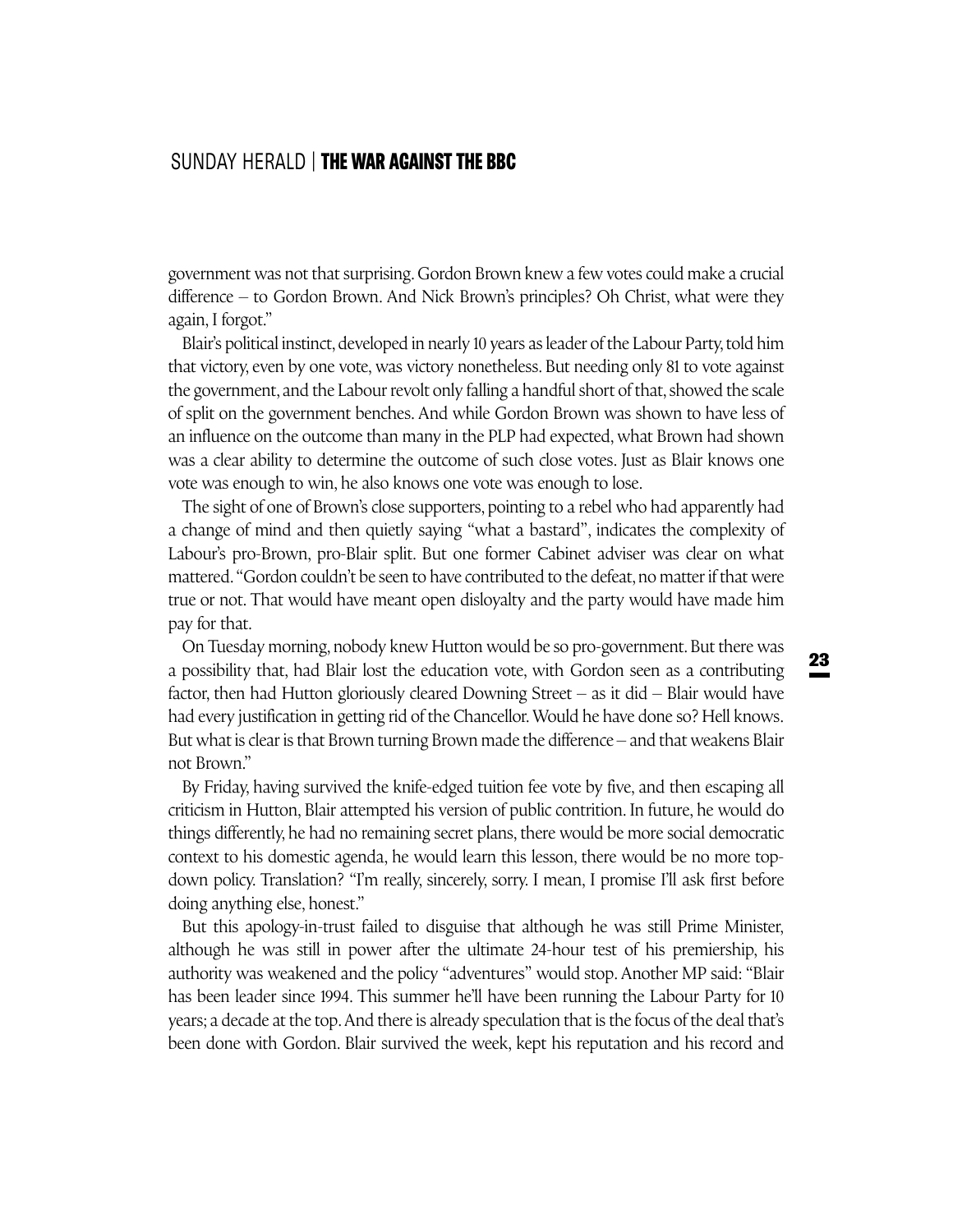kept the party at least unified from the outside. Last week that looked a good outcome."

The extent of Blair's eroded authority was beginning to show itself, with the champagne glasses barely dry from the post-Hutton celebrations.A strengthened Blair would have seen little advantage in gloating over the post-Hutton resignation frenzy of Gavyn Davies and Greg Dyke – both one-time friends of the Blairs – and then Andrew Gilligan himself. A strengthened Blair would have reeled in Alastair Campbell, who was positively revelling in the blood-spilling and encouraging more. And a strong Blair could have personally offered reassurances that a rudderless, demoralised BBC had not been a prime government objective. Instead, Tessa Jowell, the culture secretary, offered lightweight reassurances about the BBC's future with John Reid, the health secretary, playing again the high moral card in his hushed serious tones.

But Blair is paying for Hutton's complete exoneration. In a kind of reverse revenge, media and political attention has returned to the one issue Blair has resolutely avoided post-war. The question Hutton said he wouldn't address, is being re-addressed by the media given the extraordinary noises now coming out of Washington on Iraq's weapons of mass destruction.

A weakened Blair will also embolden his Cabinet colleagues to demand that their version of how to return lost trust and an air of competence to the government is given full consideration.

In an interview with The Times yesterday, Peter Hain took advantage of the post-Hutton vacuum by demanding that Blair honour commitments in Labour's last election manifesto. Hain, the leader of the Commons, revived the debate over the shape of the reformed House of Lords. He insisted the government should "be seen to keep its promises", adding: "There is a trust issue for the government and a trust deficit as a whole." Hain, with a reputation as a maverick able to speak his own mind outside the remit of collective Cabinet responsibility, has in the past delivered unauthorised views on tax and Europe. His latest outburst appears timed to put the Lords reform issue back into public view.

But with Blair's authority dented, Hain's resurrection of an issue Downing Street thought it had buried or kicked into the long grass, indicates other issues – such as the UK's sidelined entry to the euro – could resurface.

Hain told The Times he was concerned over a second chamber that was completely appointed – or filled with "Tony's cronies", as critics have suggested. But on Blair's wider problems, Hain said the government had to accept some blame of what he called the "corrosive cynicism" inside Britain's political culture . He suggested that if the government,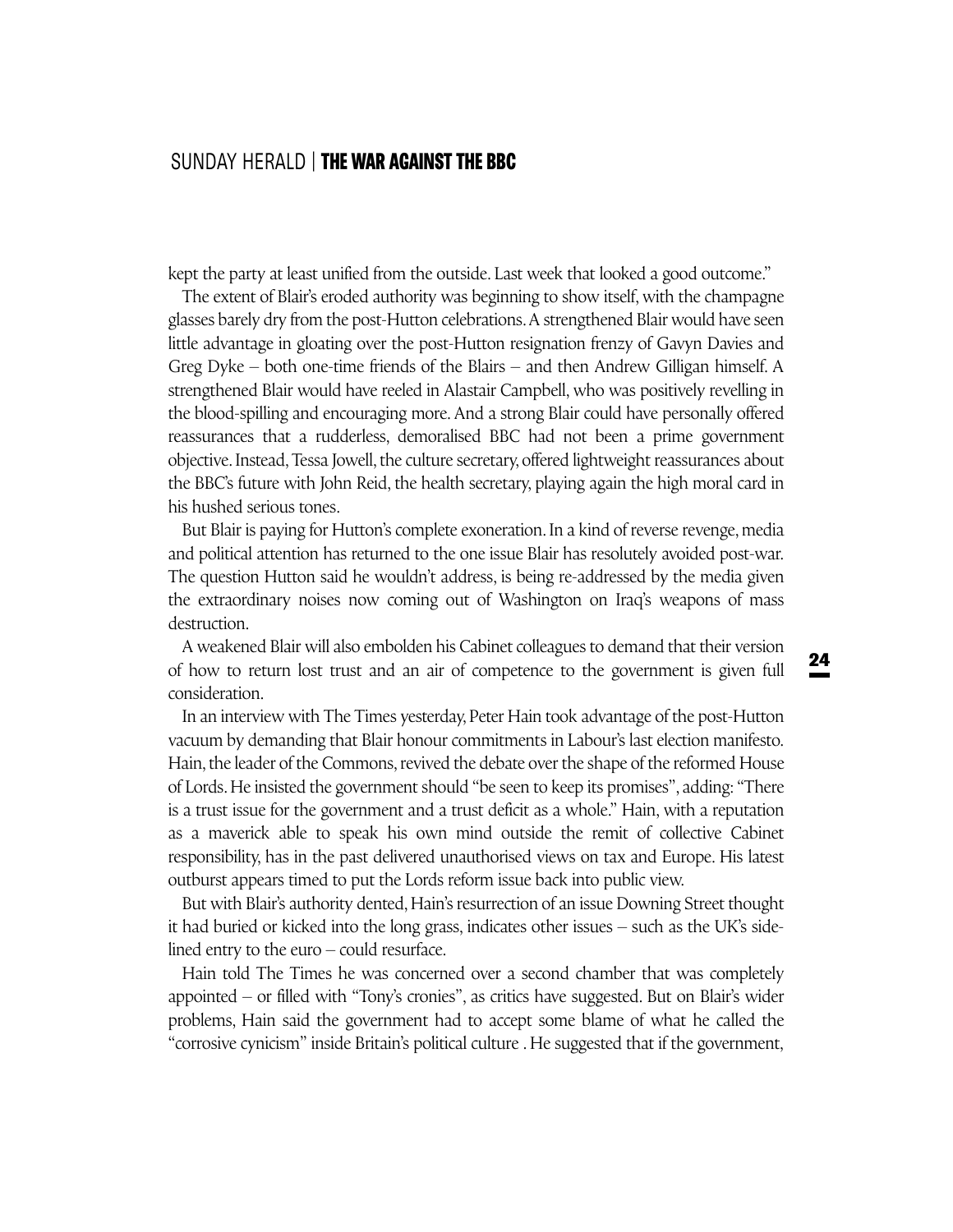the media and the opposition "did not solve the problem together" it would be a "problem for democracy".

However, in the week that he survived a Commons vote and cleared the hurdle of Hutton, only to find himself back to square one on the issue of Iraq's missing WMD, a philosophical analysis of Britain's democratic deficit might not head Blair's priorities. An invincible Prime Minister always has better things to worry about.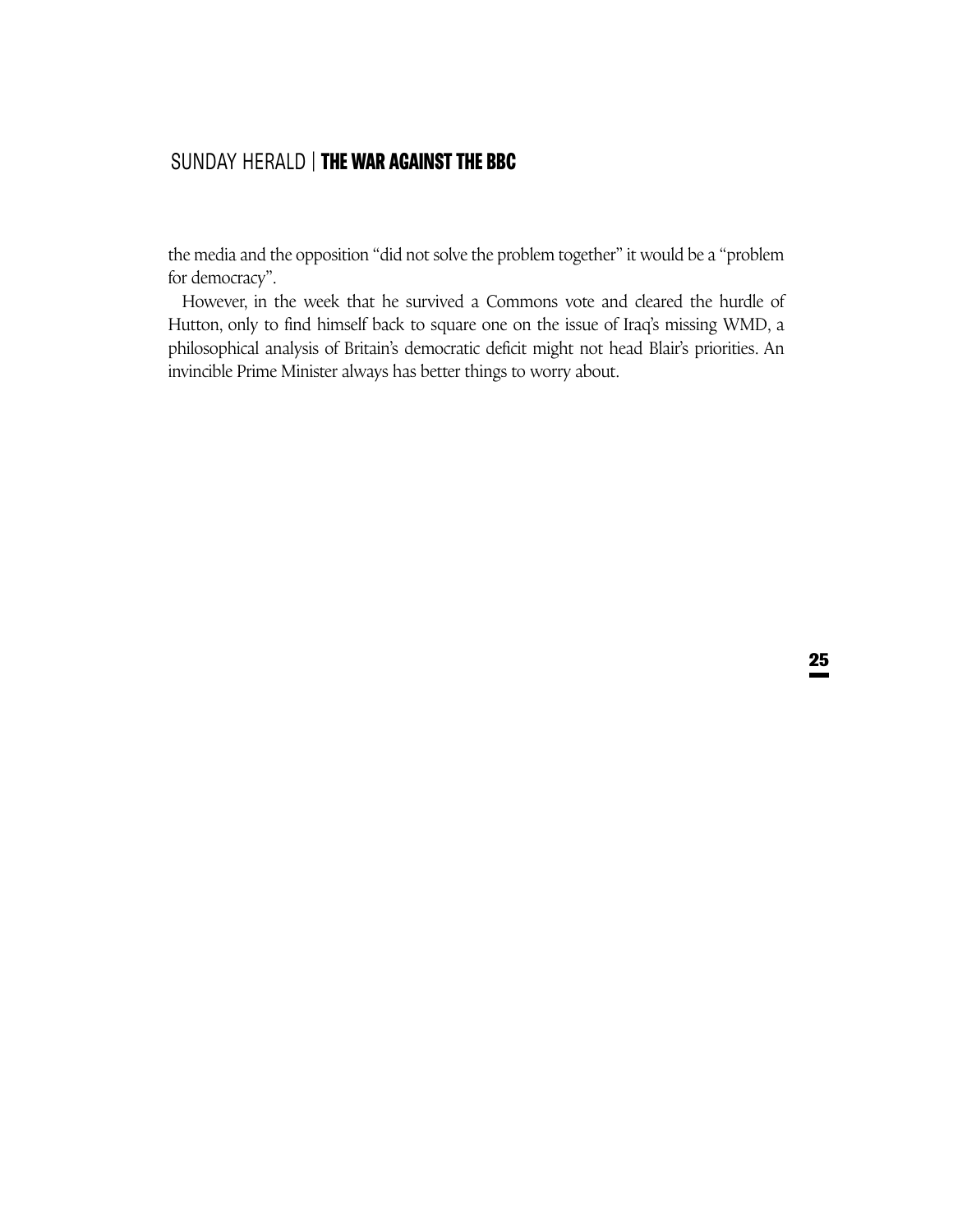### **COMMENTARY** Mistakes can be worth making

Lord Hutton's criticism of Andrew Gilligan's report should not be allowed to stifle investigative journalism. By **Iain Macwhirter**

Ince contrition is the order of the day, let me take this opportunity to apologise, unreservedly, for errors in my coverage of the Hutton Inquiry. Lessons have to be learned. I now realise I was wrong to believe that a 70ince contrition is the order of the day, let me take this opportunity to apologise, unreservedly, for errors in my coverage of the Hutton Inquiry. Lessons have to be learned. I now realise I was wrong to believe that a 70-year-old Northern Irish High Court judge was likely to give an even-handed verdict on the Kelly affair. However, I am not going to accuse Lord Hutton of being a malign hatchet-man 20/20 hindsight and try to pretend that I foretold all of this six months ago. I didn't. I was simply wrong. Perhaps I should just sack myself, here and now.

It is often sobering to re-read what you've written about a story like this. I said that the Hutton Inquiry was a model for future investigations of the conduct of government. That the evidence published in the course of the hearings told us more about the inner workings of government than the Freedom Of Information Act. I even said that Lord Hutton was precisely the kind of independent, untouchable, impartial figure needed to restore public respect for politics.

Strangely, I find that I still hold to most of that, even though Lord Hutton's verdict hasn't restored that public respect. More than half the population are more inclined to trust the BBC than the government despite Hutton's condemnation of the corporation's journalism, according to polls in *The Guardian*,*Daily Telegraph* and the *London Evening Standard*.

Hutton's verdict was unashamedly one-sided. Had it been a court ruling, there would no doubt have been an appeal. But, of course, this was not a court of law and there is no court of appeal. Nor was it a formal judicial inquiry, like the Scott Report into the arms to Iraq affair, which might have required more measured and balanced conclusions.

I suppose, in a way, Hutton was only doing what journalists do every day of the week. Pronouncing on an issue, laying down the law, exposing his prejudices. The report was one man's view. As a veteran of the original Widgery inquiry into Bloody Sunday, he clearly felt more comfortable with officialdom and gave it the benefit of the doubt where possible.

Along with most of the liberal establishment, the broadcasting organisations, the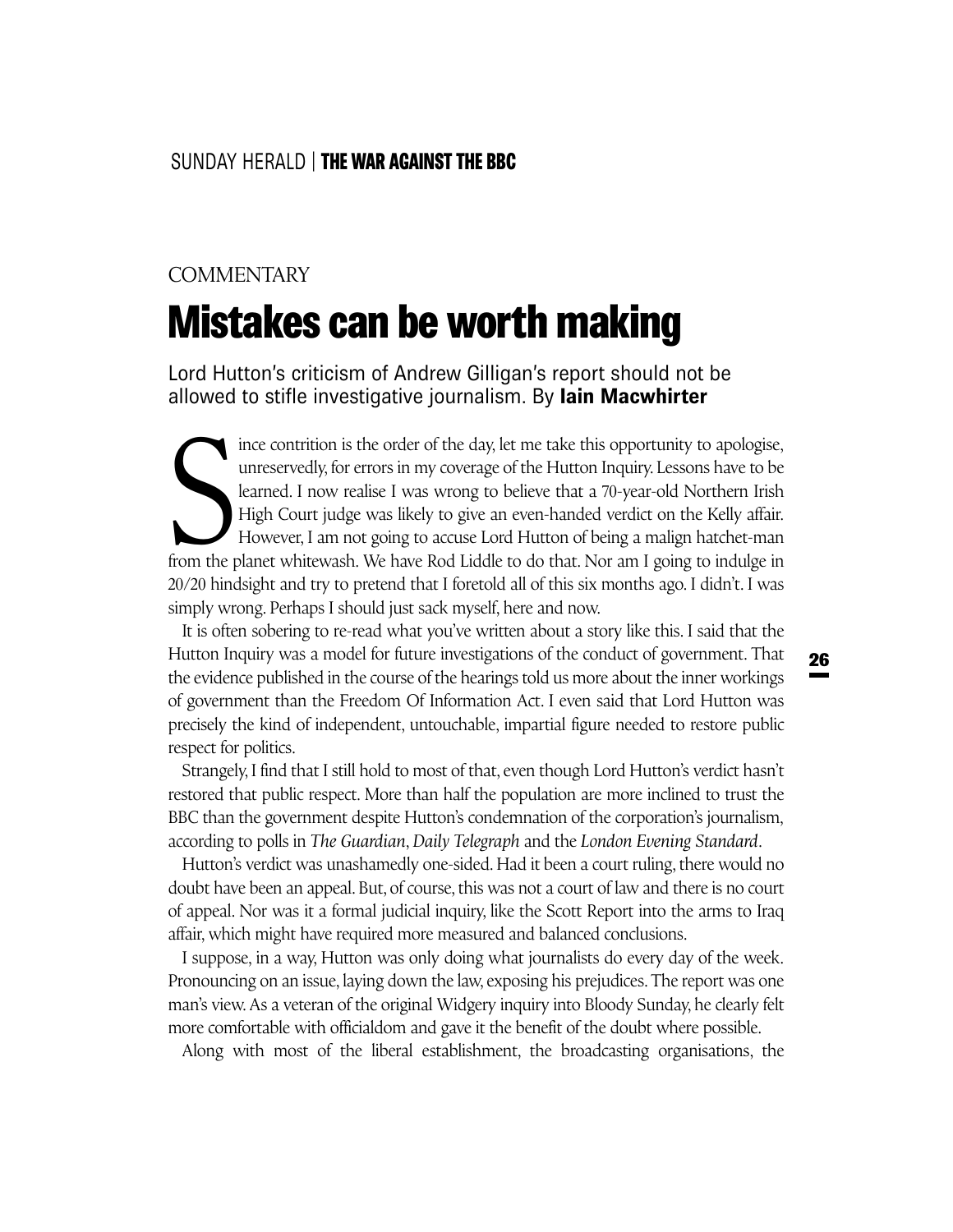opposition parties and large sections of the Labour Party, I had expected the BBC to come in for criticism for sloppy journalism. But I expected the other partners in the 'deadly dance of death', as the Kelly affair has been described, to come in for some criticism also.

But, there's no point in trying to replay the Hutton Inquiry. The evidence is all there on the website for anyone to look at. We accepted the rules, we accepted the referee, and I suppose we have simply to accept his ruling. The government has won a remarkable victory, against all the odds. The BBC lies shattered, headless, suffering the institutional equivalent of post-traumatic shock syndrome. The corporation will never be the same again.

The BBC's apologies have been so abject that it reminded the Russian press minister, Mikhail Lesin, of life under communism. "Statements such as 'we must now study the Hutton report carefully, learn appropriate lessons and implement relevant measures' from acting Director-General, Mark Byford'', said Lesin on Friday, "are painfully reminiscent of what Soviet writers used to say in response to criticism from the CPSU [Communist Party of the Soviet Union] Central Committee''.

Former BBC chiefs are appalled. Alasdair Milne, who was forced out as DG in the 1980s, says the BBC had simply panicked and that there was no need for Greg Dyke to go. I'm not so sure that is right. Dyke had to go because he could not bring himself to utter the craven apologies that the government was demanding. Under those circumstances his position was untenable. Moreover, he had been criticised by a semi-judicial inquiry.

How ironic, though, that it should be the man who brought us Roland Rat who ends up doing the decent thing. When can you last remember a politician resigning after being criticised? Ministers cling desperately to office amid failings like the Millennium Dome, the collapse of British Rail or  $-$  dare I say it  $-$  the non-appearance of weapons of mass destruction.

Ministers and civil servants are experts in covering their backsides with protective layers of protocol. They observe the rules of procedure and, by doing so, immunise themselves from blame when things go wrong. Like many, I thought the inquiry and the material it produced lifted a veil and allowed us to see how a government, intoxicated by its own hubris, could talk itself into going to war on a false pretext. But that wasn't how Lord Hutton saw it. Instead, he applied the standards of proof required in a court of law to a single piece of journalism – the infamous live 6.07am broadcast in which reporter Andrew Gilligan said that Number 10 'probably knew' the 45-minute claim was wrong. That was a mistake. Gilligan sexed up his own report. With hindsight, the BBC probably should have apologised for that aside, which was anyway corrected in later bulletins. But it wasn't a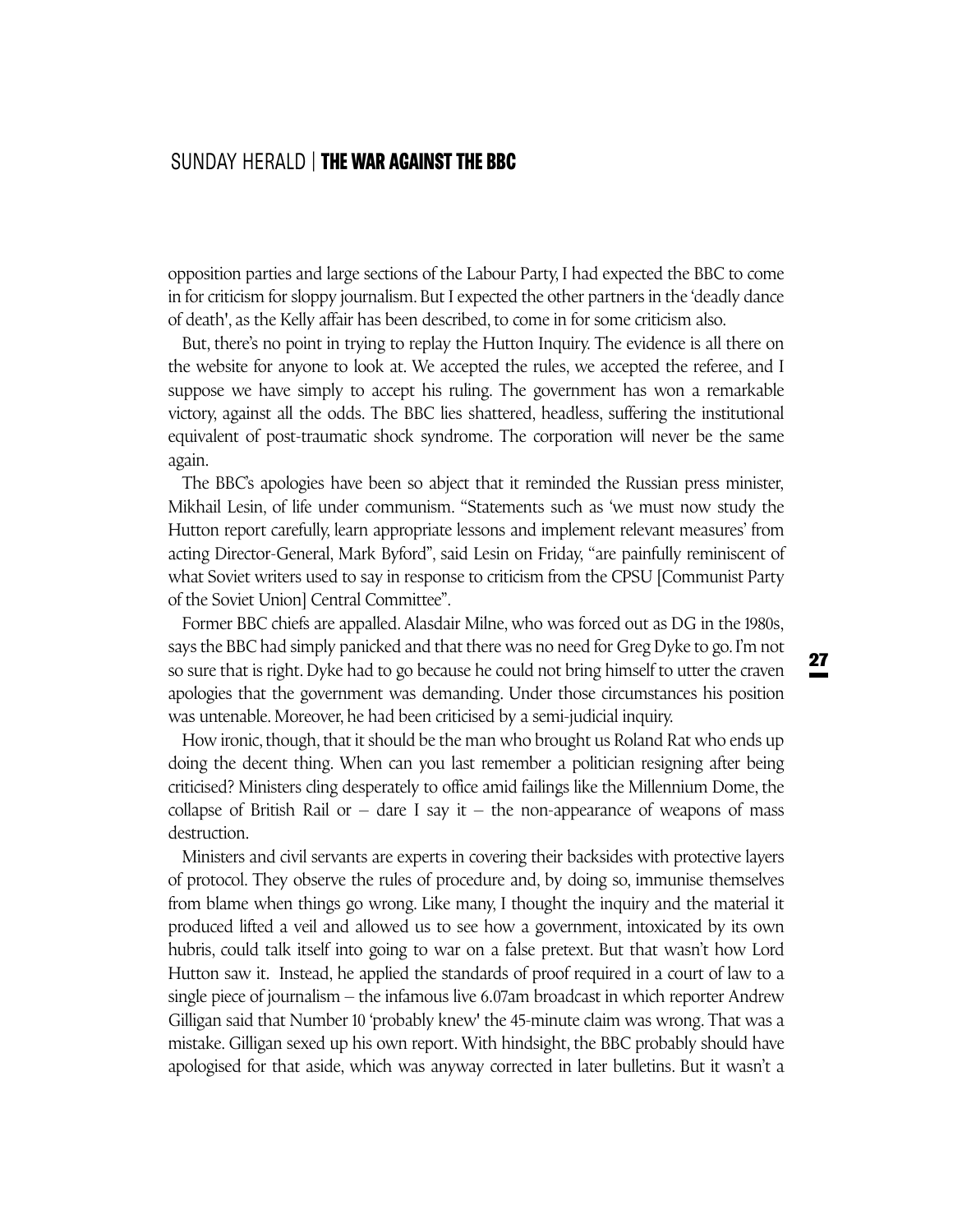hanging offence. In the context of the war of attrition from Alastair Campbell, it wasn't even a slap on the wrist offence.

If such strict standards of proof are to be applied to every story, journalism will become impossible. If there has to be a Hutton-style inquiry into every story before it can be written or broadcast, then news will grind to a halt. The public will not be informed that whistleblowers like Dr Kelly are raising questions about the way the government was handling intelligence.

This is where the public right to know clashes with the requirements of formal accuracy. I don't want to suggest that hacks shouldn't get their facts right. Of course, they should double-check their information wherever possible. But sometimes it is simply impossible to find out for certain whether something is or is not true. The provenance of the 45-minute warning for example.

The fear now among editors and investigative journalists – as expressed by Greg Dyke on Friday – is that Hutton may have established a new legal precedent.That in future it will not be enough to accurately report what a source is saying in good faith. Yet journalists sometimes have to fall back on the reliability of their sources. Dr David Kelly was Britain's foremost authority on Iraq's WMD and had oversight of the dossier. If he felt it had been over-egged, then it was surely important that the public knew about it.

Gilligan's note-taking was not inspirational. He cut too many corners and expressed himself badly. But I have yet to find a newspaper editor or experienced journalist who would not have run his story, warts and all. Now he has left the BBC, I suspect he will have a long career ahead of him in print journalism.

So, where stands the BBC as he leaves? Shattered is too small a word for it. But I don't think TV interviewers should be reduced to asking ministers if 'they have something they'd like to share with the nation. Indeed, such has been the public reaction against Hutton's findings, the BBC may be in a much stronger position than it realises. The people seem to be on its side and so is much of the press.

There does need to be change, however – and this applies to all forms of political hackery. As the godfather of liberal journalism, Jon Snow, put it, the culture of cynicism in political journalism has become an obstacle to truth and understanding. Politicians aren't all crooks and liars. If journalists, especially on TV, continue to treat them as if they are, then the fabric of democracy is undermined.Maybe it took the catharsis of Hutton to finally persuade both sides of the political fence that relations have to be mended. At least until the next time.